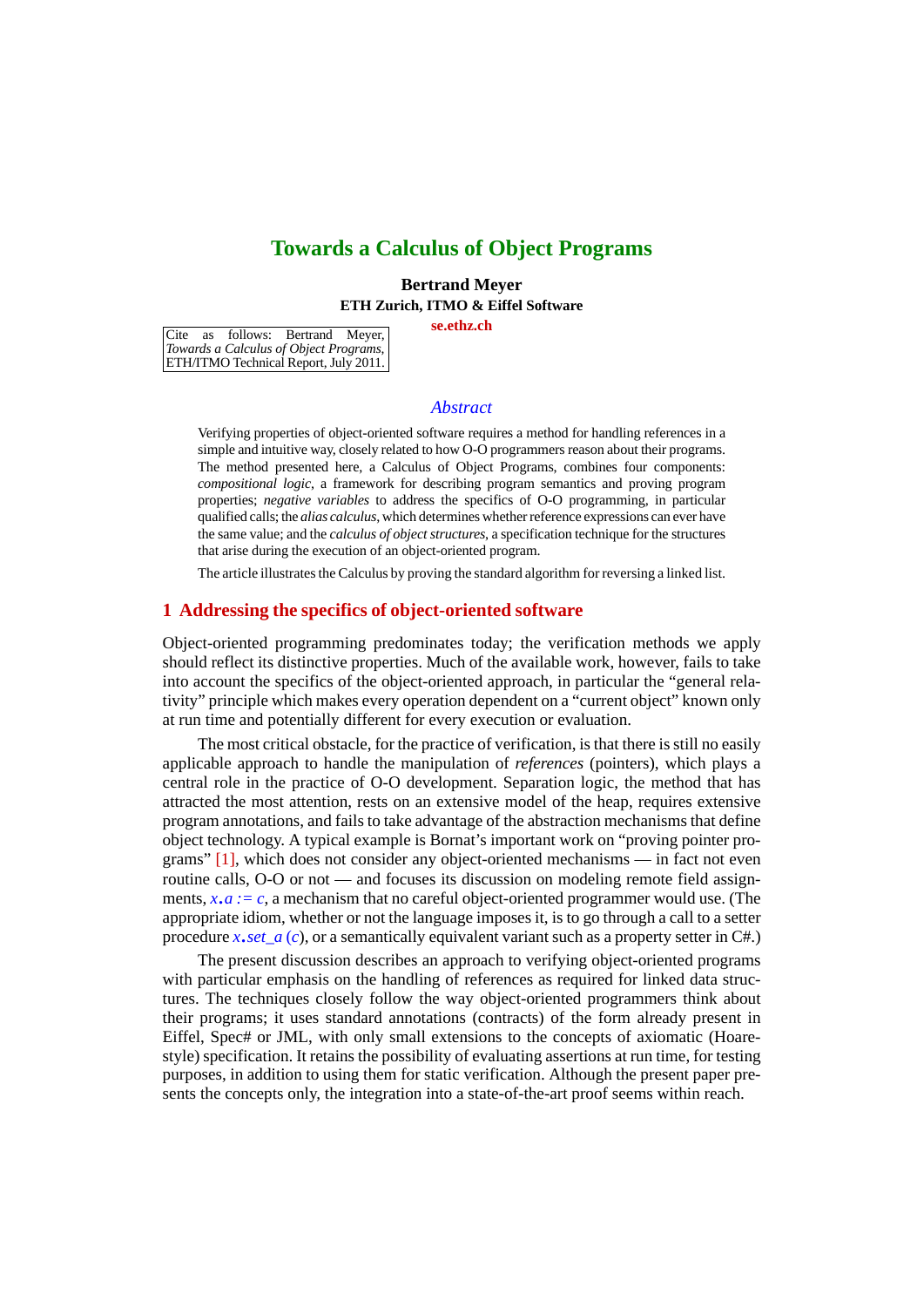The approach includes four components:

- *Compositional logic* (section [3\)](#page-10-0), which describes the semantics of program elements in terms of their effects on program values, generalizing the assertions of Hoare-Dijkstra semantics to expressions of arbitrary types.
- The notion of *negative variable* (section [4\)](#page-15-0), which provides a simple machinery to model the distinctive properties of object-oriented programming, making it possible in particular to reason on properties of the fundamental operation of object-oriented programming, the call *x*.*f* (*args*).
- The *alias calculus*, an automatic approach (not relying on annotations) to determine that two given expressions in a program can never denote the same object. The alias calculus was presented in an earlier paper [\[16\]](#page-32-1); section [5](#page-19-0) summarizes its results and its application to the present work.
- The *calculus of object structures* (section [6\)](#page-20-0), a set of techniques for describing properties of run-time structures involving references. Reasoning effectively about object structures requires suitably abstract models; the calculus defines these abstractions, in particular through the integral operator  $\int$ , and the associated semantic rules.

The "Calculus of Object Programs" is the combination of these four techniques. It yields, as an example, a simple proof of a program known to be challenging for verification: linked list reversal. To enable the reader to understand right away how the techniques work, this proof appears in section [2](#page-1-0), where each step includes a forward reference to the formal rule that justifies it. Sections [3](#page-10-0) to [6](#page-20-0) detail these rules; section [7](#page-27-0) is a comparison with other approaches, section [8](#page-29-0) concludes, and appendix [A](#page-30-0) provides some supplementary theoretical background.

Starting with the example should enable the reader to see the fundamental simplicity of the method, and encourage the study of the theory in the remainder of the paper.

The approach has limitations, detailed in section [8](#page-29-0); for example, it does not yet address inheritance. Also, the ideas have not yet been implemented; integrating them into a practical verification environment [\[31\]](#page-34-0) will, we hope, show their practicability and scalability. Another possible criticism is that not much attention has been devoted so far to modular provability. In spite of these limitations, the Calculus of Object Programs presented here may hold some of the elements of a simple method for verifying programs that routinely manipulate sophisticated object structures.

## <span id="page-1-0"></span>**2 A proof: linked list reversal**

The example proof addresses an important and typical problem involving somewhat intricate manipulations of references: the in-place reversal of a linked list.

As evidence that many people consider it tricky, we note that it is a staple interview question for programmers; dozens of Web pages, which one will readily find through a search for terms such as "list reversal algorithm", present variants of the solution, for the benefit of job candidates preparing such interviews. (A blog entry [\[17\]](#page-32-0) discusses some of these pages, noting that they typically fail to mention the loop invariant even though it is the key to understanding the algorithm.)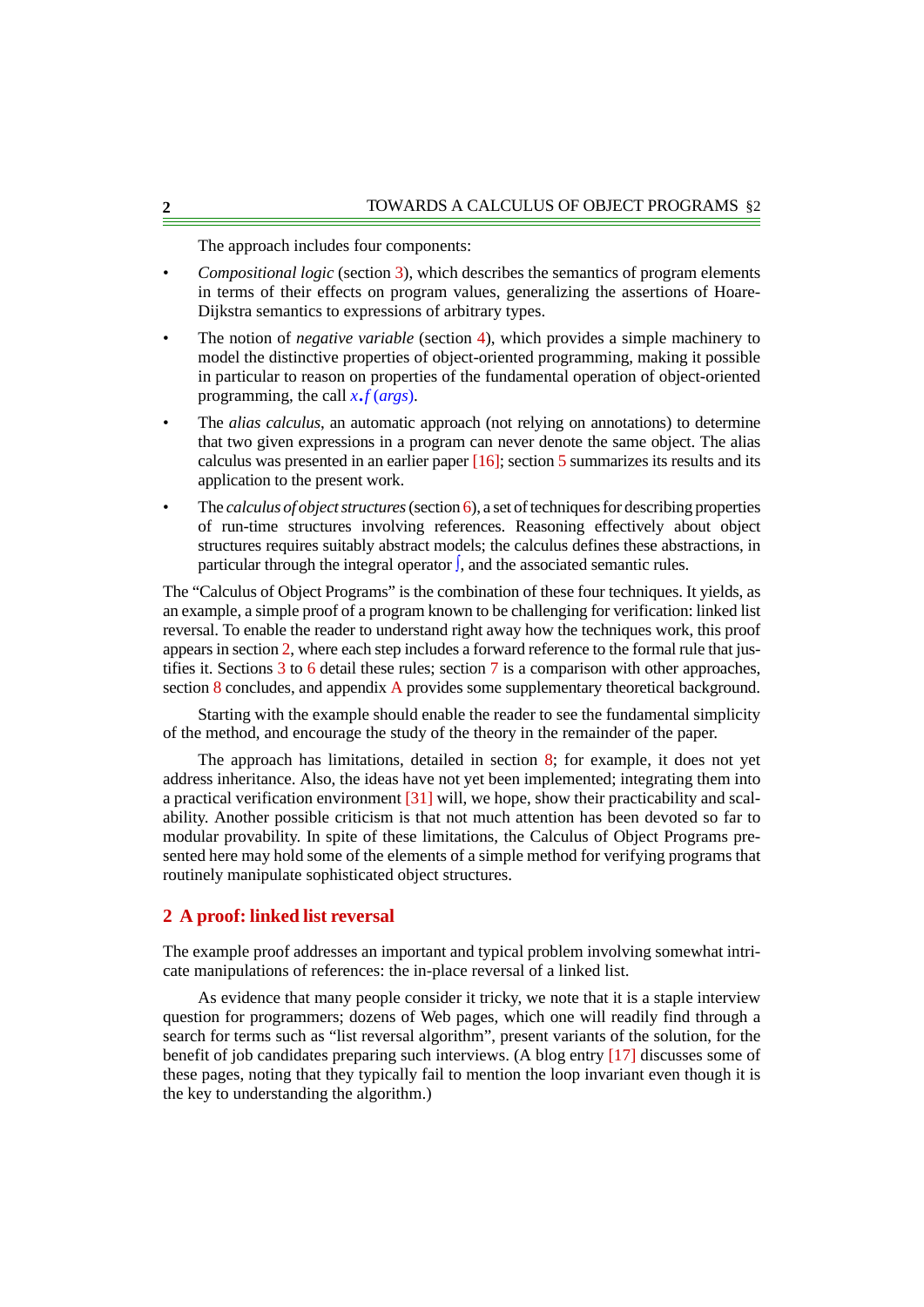Although the steps are simple, we will perform the key part of the proof in almost full detail, in the way one would present a proof of Euclid's algorithm in an introductory course on axiomatic semantics. The intent is to show that the techniques presented here allow programmers to reason formally about programs manipulating linked data structures as simply and naturally as about traditional programs involving just integers and booleans.

Terminology note: an object is made of a number of elementary values known as *fields*. Of direct interest for the present discussion are fields of reference types (rather than of basic types such as integers). Every field in an object corresponds to an *attribute* of the associated class. Attributes are also called "member variables" (or "fields", although this term may cause confusion between the static and dynamic views).

#### **2.1 Algorithm idea**

The goal is to reverse a list of cells (of type *LINKABLE*) linked to each other through fields labeled *right*; the first cell is accessed through the field *first* of the list class:



(The figures and part of the discussion are taken from an introductory programming textbook [\[15\].](#page-32-2)) As illustrated, each cell contains both a *right* link and some other information, shown here as just an integer. We will assume that the structure induced by the *right* links is acyclic; this property, formalized below, must remain invariant throughout the algorithm. The desired final situation is:



By convention, the algorithm reorders the cells by changing their *right* fields, but does not change the rest of the cell's contents (so that in this example each cell in the final picture is the same object as the one that had the same integer identifier in the original). Other variants are of course possible.

The best way to understand the basic idea of the algorithm, which relies on a loop, is to consider the state of the data structure after a typical iteration of the loop:

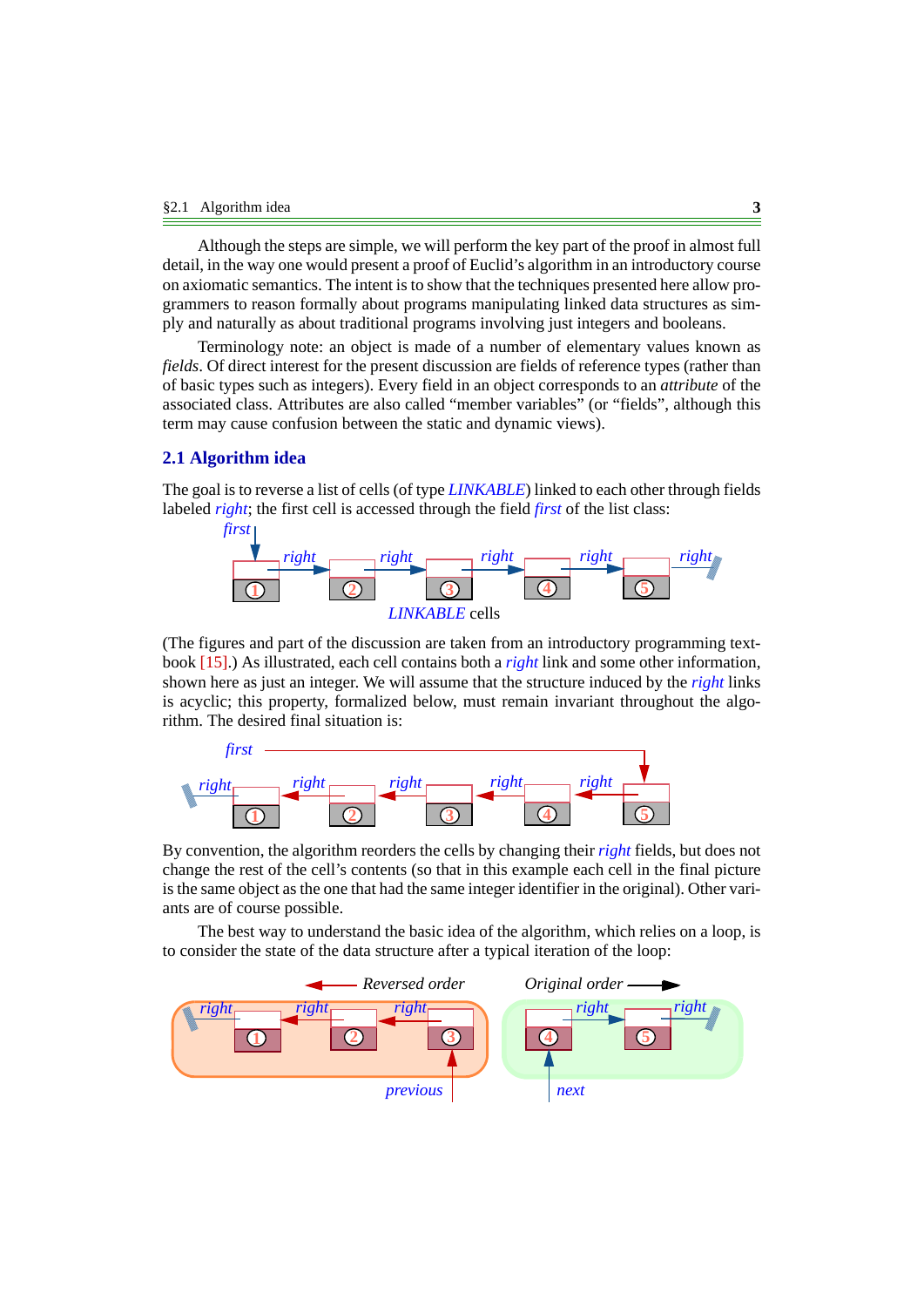In this intermediate state, we actually have two lists, accessible through the local variables *previous* and *next*. The key property, as illustrated, is that the first list contains an initial subset of the original sequence, but now in reversed order, and the second list contains the remaining elements, in their original order. Then the task of the loop body is to preserve this property but move the boundary between the two lists by one position to the right:



To achieve this change, the loop body will perform a short pointer ballet, which will be detailed below. Note in particular that it must change the *right* field of the first item to the right of the border (in the example, the one with value 4).

Repeating this process, we will eventually reach a state where *next* is void (null) and *previous* points to the last element of the original list, giving us the desired result if we then set *first* to *previous*. The process is easy to initialize: just set *previous* to void and *next* to *first*.

## **2.2 Algorithm text**

All common forms of linked list reversal use the scheme just described, with small variations. We will work with the following form:

```
reverse
           -- Rearrange cells into the reverse of their original order.
     local
           previous, next, temp: detachable LINKABLE
     do
           from
                 previous := Void ; next := first
           until
                 next = <b>void</b>loop
                 temp := previous -- i1<br>
nrevious := next -- i2
                 previously := nextnext := next.right<br>nrevious.set right (temp) -- i4
                 previous.set_right (temp)
           end
           first := previous
     end
```
The procedure *set\_right* sets the *right* field of its target to the value of its argument. A Java or C# programmer might write the call *previous*.*set\_right* (*temp*) as a remote assignment *previous*.*right* := *temp*, but we restrict ourselves to a proper form of O-O programming which rules out such violations of information hiding: the only way to set a field of another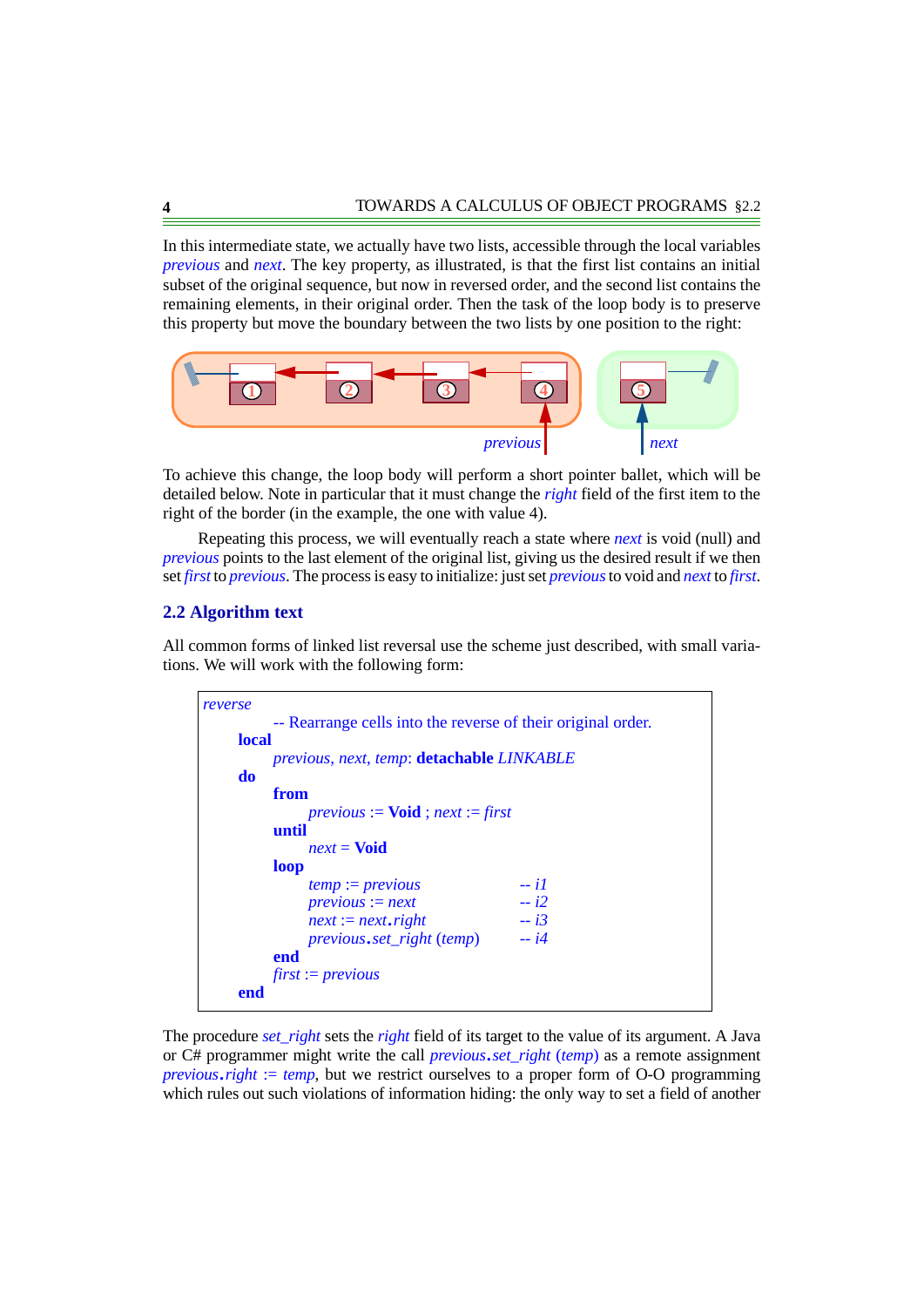object is through a setter procedure such as *set\_right*. The **detachable** declaration marks variables whose value might be void [\[14\]](#page-32-3).

Some simplifications are possible: the initial assignment of **Void** to *previous* is not necessary thanks to default initialization rules; we can get rid of the variable *previous* altogether, and of the final assignment to *first*, by working directly with *first.* We omit these simplifications in the interest of clarity.

For ease of reference in the proof, the four instructions of the loop body have been given names, *i1* to *i4*.

#### **2.3 Specification**

The first step in verifying software is to specify what needs to be verified. Proper notations are essential: concise, clear, and applicable to a wide class of problems. We need to equip the routine *reverse* with a postcondition stating the property illustrated informally in the preceding figures: that the original list is the concatenation of the list starting at *previous*, reversed, and the list starting at *next*. We express this postcondition as:

<span id="page-4-0"></span>*first*.*right –* **old** *first*.*right* **/1/**

The expression **old** *e* denotes, as usual, the value of *e* on entry to the routine. If *s* is a sequence (a mathematical object, not a list from programming),  $-s$  is the reverse sequence. The "integral" operator is a new notation: starting from the current object,  $\vert b \vert$  denotes the sequence containing that object, then the objects attached to *b*, *b*.*b*, *b*.*b*.*b* and so on, for as long as it makes sense (and stopping at any cycle, although here we are dealing with acyclic structures). The sequence  $p$ ,  $\overline{b}$  similarly contains the objects attached to  $\overline{p}$ ,  $\overline{p}$ ,  $\overline{b}$ ,  $\overline{b}$ ,  $\overline{b}$ ,  $\overline{b}$ ,  $\overline{b}$ and so on. The integral notation allows us to express the goal of the routine as [/1/](#page-4-0).

It similarly enables us to express the fundamental invariant property of the loop algorithm. Considered the typical intermediate step, which was illustrated as follows:



We may express the invariant property that this figure represents as:

<span id="page-4-1"></span> $-$  previous.  $\int$ *right* + *next*.  $\int$ *right* = **old**  $\int$ *first*.  $\int$ *right*  $\qquad$  /2/

where "+" denotes sequence concatenation. Proving this property to be a loop invariant is the key step of a proof of the program. Once we establish this result, it remains only to prove that the invariant is ensured by the initialization (*previous* := **Void** ; *next* := *first*),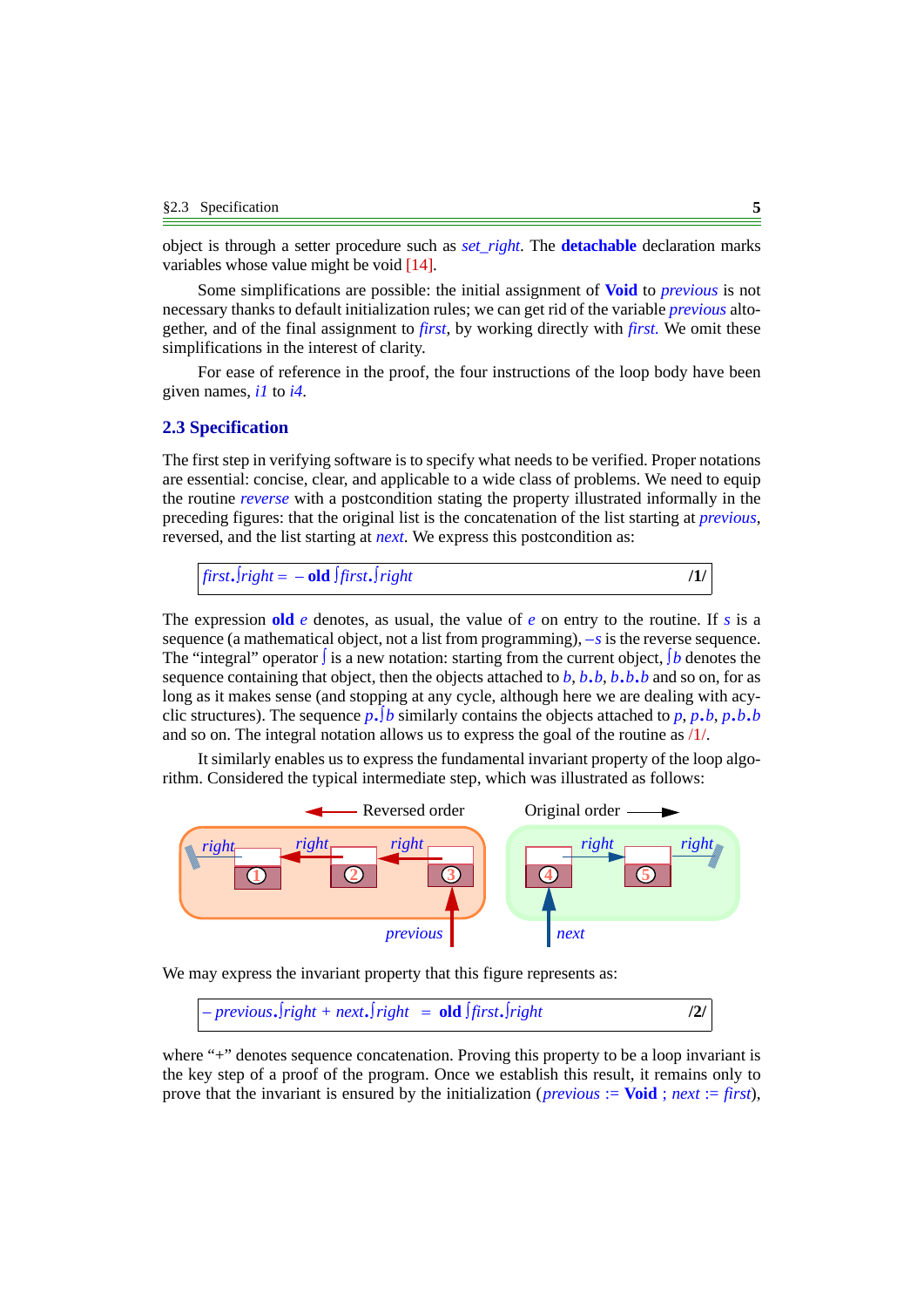and that when combined with the loop exit condition ( $next = **void**$ ) it yields the desired postcondition [/1/.](#page-4-0) Both of these properties are obvious and any good proof machinery will discharge them easily; so the rest of this discussion limits itself to proving that the loop body (when  $next$  /= **Void**) preserves [/2/](#page-4-1) and that the loop terminates.

We can in fact simplify the problem further since compositional logic generalizes the notion of loop invariant from boolean expressions to expressions of arbitrary type. We say that an expression  $e$  is an invariant of a loop simply to mean that an execution of the loop body, performed when the loop exit condition does not hold, preserves its value. (In addition, an invariant of boolean type must have value true after the initialization, and hence will remain true, in keeping with the semantics of traditional invariants.) With this convention the property to prove is that the following expression, which we call *INV*

```
– previous.right + next.right /INV/
```
is an invariant of the loop; it no longer needs the **old** operator. (In Eiffel the loop itself would be written

```
from ... until ... invariant -- Other clauses as above
    -previous. right + next. right
loop ... end
```
assuming a suitable extension of the language to accept arbitrary expression types in **invariant** clauses.)

A point of notation: in  $/1/$ ,  $/2/$  and all later assertions involving sequences, the "=" symbol represents mathematical equality, here between two sequences. In an O-O programming language, such assertions will have to use the notation for object equality ("~" in Eiffel, where "=", applied to references, represents reference equality).

### **2.4 Proof approach**

In the framework of compositional logic, the property expressing that *INV* is an invariant is

 $(b; \textit{INV}) = \textit{INV}$  -- Where *b* is the loop body: *i1*; *i2*; *i3*; *i4* 

(under the assumption that the exit condition  $next = **void**$  does not hold). The notation *i* ; *e*, for an instruction *i* and an expression *e*, denotes the value of *e* after execution of *i*, stated as an expression in the state preceding that execution. Note that the semicolon is also used in its traditional role as separator of sequentially executed instructions, as in *i1* ; *i2*; the two uses reflect, as we will see, the same mathematical operator. If an expression is present, as *INV* here, it must be the last element. (We may think of programming languages such as Algol W and C where a block may end with an expression, following a sequence of instructions, and then evaluates to the value of the expression after execution of the instructions.)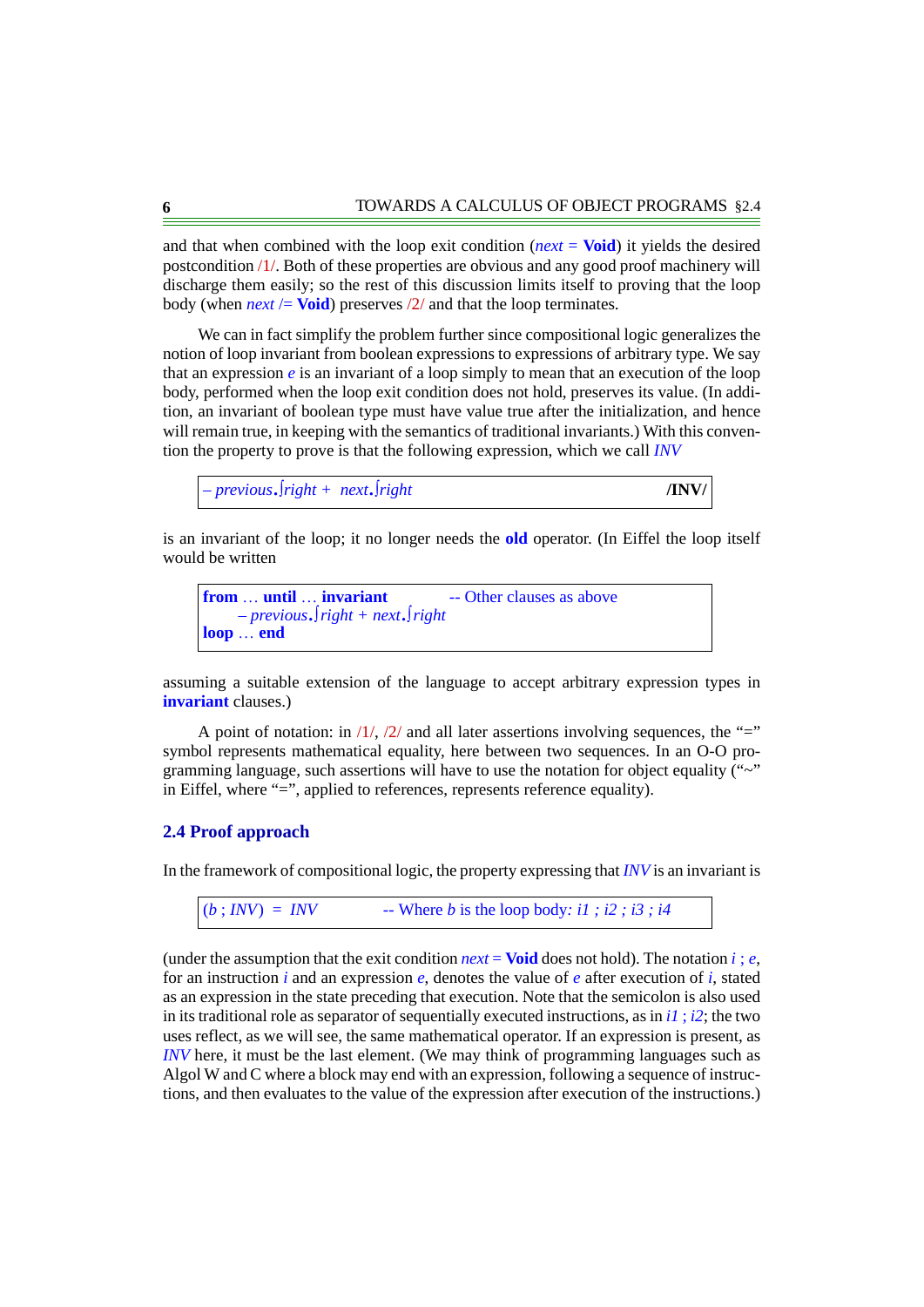*INV* is the sum (concatenation) *– previous*. *right* + *next*. *fright*. Since the semicolon distributes over "+" as over most operators, the proof that  $b : INV = INV$  can be split into three parts:

- Computing *b* ; *previous*.*right* (section [2.5\)](#page-6-0); call the result *bp*.
- Computing  $b$ ; *next*. *fright* (section [2.6\)](#page-8-0); call the result *bn*.
- Computing  $-bp + bn$  and showing that it is equal to *INV* (section [2.7\)](#page-9-0).

In addition, section [2.8](#page-9-1) will prove loop termination.

The semicolon is right-associative:  $(i; j)$ ; *e* is  $i$ ;  $(j; e)$ . As a consequence, since *b* is *i1* ; *i2* ; *i3* ; *i4*, the computation of *b* ; *e4* (where *e4* is *previous*. *fright* in [2.5](#page-6-0) and *next*. *fright* in [2.6](#page-8-0)) will proceed as the computation of  $e3 = i4$ ;  $e4$ , then of  $e2 = i3$ ;  $e3$ , then of  $e1 = i2$ ;  $e2$ , then of the result as *i1* ; *e1*. The basic form *i* ; *e* of compositional logic leads to this backward order, recalling how the Hoare assignment axiom leads to backward reasoning.

For ease of reference here is the loop body *b* again:

*temp* := *previous* -- *i1*  $previous := next$  -- *i2*<br>  $next := next.right$  -- *i3*  $next := next\text{.}right \longrightarrow -i3$ <br>*nrevious.set* right (*temn*) -- *i4 previous.set\_right (temp)* 

One of the attractions of the style of proofs presented in this work is that it closely matches the intuitive semantics of object-oriented programs and the way programmers think about their execution. To take advantage of this property, the reader may find it useful to relate intermediate steps of the proofs to intermediate steps of the computation, as reflected in the illustration of the pointer ballet (on the next page). Going from the bottom up in the figure, the successively computed expressions *e4*, *e3*, *e2* and *e1* correspond to the states S4, S3, S2 and S1.

#### <span id="page-6-0"></span>**2.5 Handling the** *previous* **part**

We first compute  $i4$ ; p where p is *previous*. *fright* and  $i4$  is a call to a setter procedure: *previous*.*put\_right* (*t*). By coincidence this first step of the proof uses one of the most powerful rules to be seen below, [ICX /34/](#page-26-0), which states that with a setting procedure *set\_a* that sets the value of an attribute  $\alpha$  in the target object  $\alpha$ , then

*x*.*set*  $a(c)$  ;  $x \cdot a = \langle x \rangle + c \cdot a$ ,

where  $\langle x \rangle$  denotes the sequence consisting of the single element x. We get:

$$
i4 ; p = \langle previous \rangle + temp. \boxed{right} \qquad \qquad /p3/
$$

We can indeed see at the bottom of the figure how *p* from state S4, that is to say the sequence starting at *previous*, corresponds in state S3 to the element <*previous*> followed by the sequence starting at *temp*.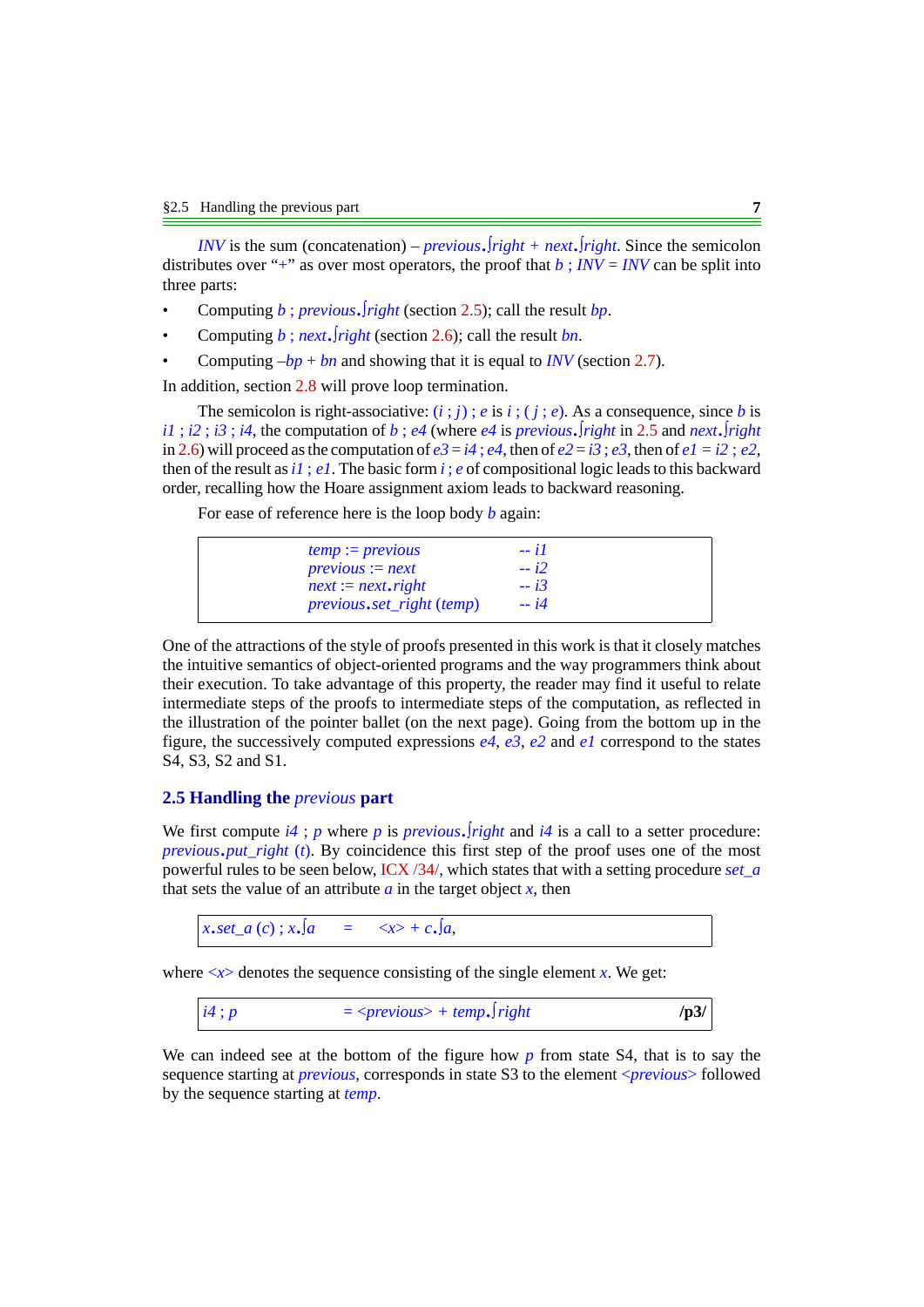

Next we compute  $i3$ ;  $p3$  where  $i3$  is *next*:  $i = next$ , *right*. (In this proof the label given for each new step, here  $p3$ , will denote the value of the expression obtained at that step.) We apply distributivity to compute the effect of the assignment on the two operands of the "*+*" expression. In both cases, the assignment affects none of the elements in the given expressions, and no cycles are involved; these conditions enable us to apply a theorem seen below, [IAY /30/,](#page-25-0) which indicates that both sides are untouched:

$$
i3 \ ; p3 \qquad \qquad = p3 \qquad \qquad = \langle previous \rangle + temp.\text{light} \qquad \qquad \text{Ip21}
$$

The figure indeed suggests that the assignment *i3* only affects the "*next*" part of the structure and that the "*previous*" and "*temp*" parts are unchanged between states S2 and S3.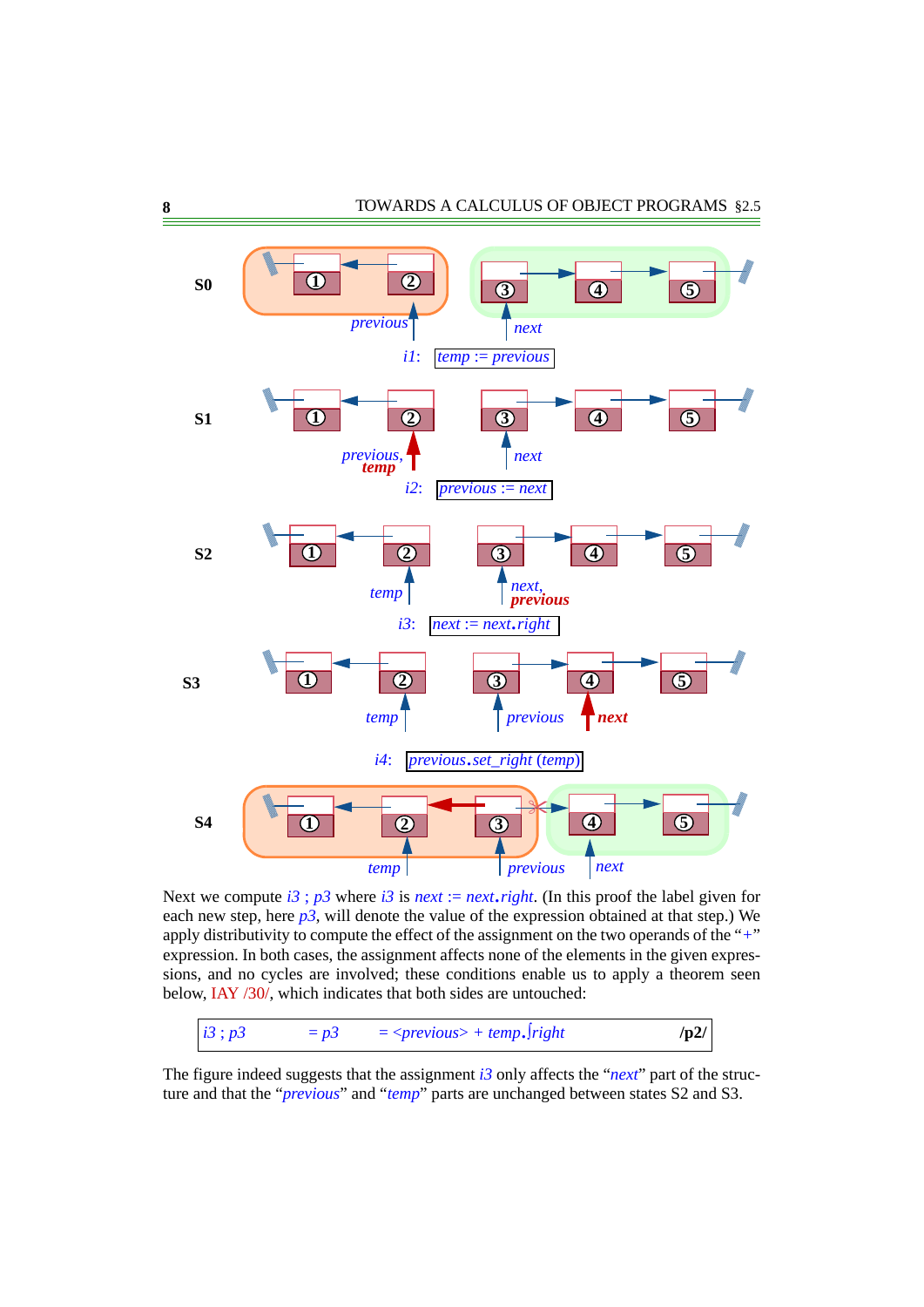Continuing up the loop body *b*, we compute  $i2$ ;  $p2$  where  $i2$  is the assignment *previous* := *next*. We again consider the two operands separately. The assignment axiom of compositional logic tells us that:

- $((x := e)$ ;  $x$ ) = e; this will be rule [AX /5/](#page-11-1). It applies here to the first operand since *previous* is the assignment's target.
- For a variable *y* other than *x*,  $((x := e) : y) = y$ ; this will be rule [AY /6/](#page-11-0), generalized to expressions as [IAY /30/](#page-25-0) under conditions of acyclicity satisfied here. It tells us that the assignment has no effect on the second operand.

As a consequence

$$
i2 ; p2 = <\!\!\mathit{next} \rangle + \mathit{temp} \cdot \int \! \mathit{right} \qquad \qquad /p1
$$

We may again perform a visual check on the figure: the sequence that starts with *previous* in state S4 was, in state S1, the concatenation of the *next* element and the sequence starting with *temp*.

In the last proof step, the instruction  $i\ell$  is the loop's initial assignment, *temp* := pre*vious*. Axiom [AY /6/](#page-11-0) tells us that has no effect on the *next* operand, but axiom [IAX /29/](#page-25-1) tells us that  $(x := y)$ ; x,  $a$  is (again in the absence of cycles)  $y$ ,  $a$ . We get as a result the value of  $\mathbf{b}$ ;  $\mathbf{p}$  on entry to the loop:

 $b$ ; (*previous*.*fright*) = <*next*> + *previous*.*fright* **/bp/** 

which can again be checked for reasonableness in the figure, by looking at the counterpart in state S0 of the sequence starting with *previous* in state S4. This completes the computation of the effect of *b* on the first operand of our conjectured invariant expression.

#### <span id="page-8-0"></span>**2.6 Handling the** *next* **part**

We now apply the same process to compute  $b$ ; *n* where *n* is the second operand, *next*. *fright*. The reader is invited to follow the intermediate steps in the figure as was done for the first part.

The frame theorem F indicates that the final instruction *i4* of the loop, **call** *previous*.*put\_right* (*t*), has no effect on *next*.*right*:

$$
i4 ; n = n
$$
  
... where  $i4$  is "call previous.put\_right (t)"  
... and *n* is "next.[right".  
[18]

The condition for the rule to be applicable is that *previous* must not be aliased to *next*; the alias calculus yields it here automatically (although we could also establish it through classical techniques).

For  $i3$ , the assignment *next* := *next*.*right*, theorem [IAX /29/](#page-25-1) gives the next step:

| i3; n3 | $=$ next. right. $\int$ right | /n2/ |
|--------|-------------------------------|------|
|--------|-------------------------------|------|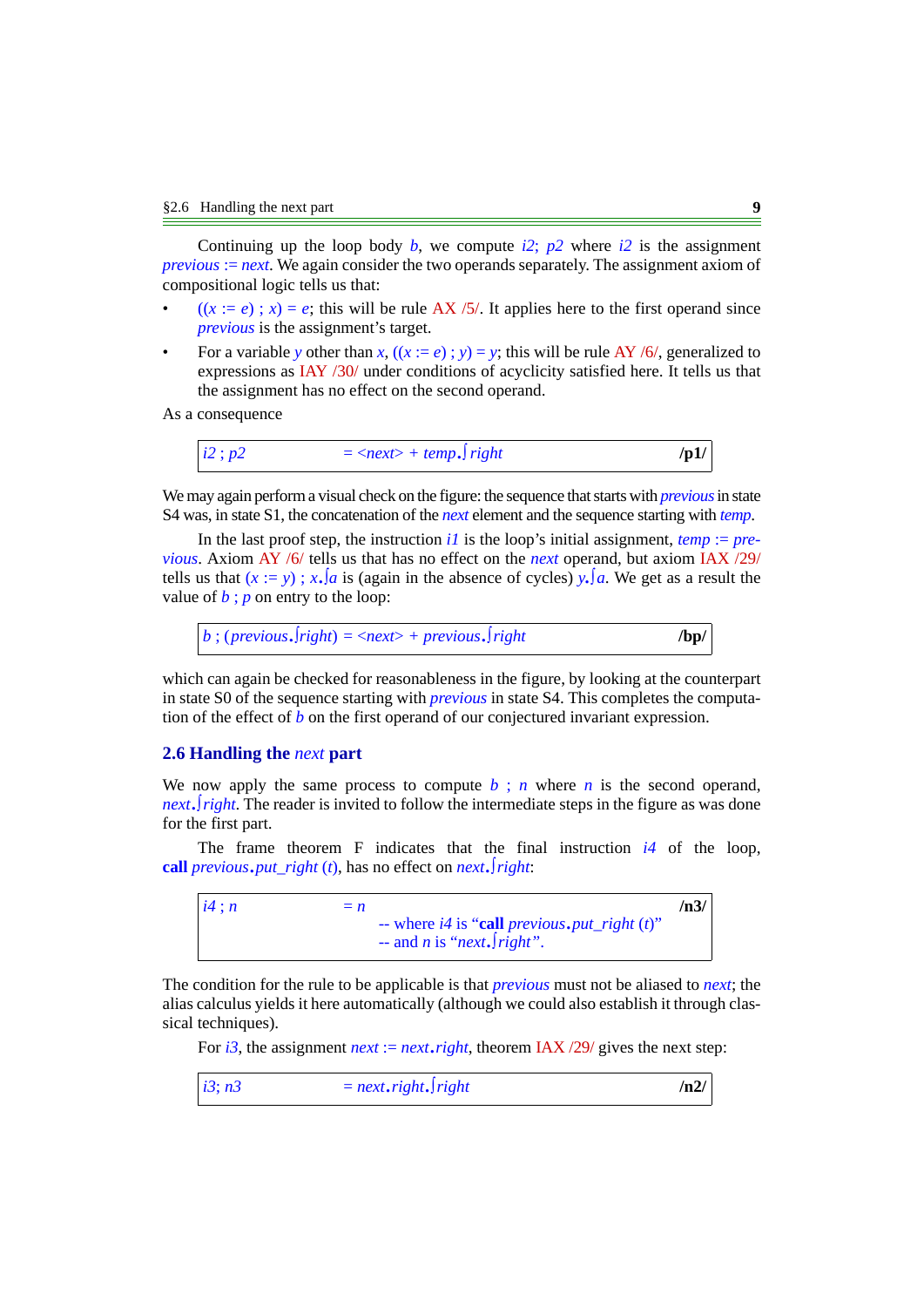The initial assignments, *i1* and *i2*, have *previous* and *right* as their respective targets. Rule [IAY /30/](#page-25-0) tells us that they have no effect on the right side of the above: the next two steps  $i2$ ;  $n2$  and  $i1$ ;  $n1$  give the same result as  $n2$ . As a consequence, we get the final answer for the second operand:

 $b$ ; (*next*.*fright*) = *next*.*right*.*fright* **/bp/** 

## <span id="page-9-0"></span>**2.7 Combining the results**

The value we are computing (the value of the conjectured invariant in the initial state of the loop) is  $-\mathbf{bp} + \mathbf{bn}$ , or, from the preceding computations

– (<*next*<sup>&</sup>gt; *<sup>+</sup> previous*.*right*) *+ next*.*right*.*right*

Three simple properties of mathematical sequences are that  $-(sI + s2)$  is  $(-sI)$ ; that concatenation "+" is associative; and that a one-element sequence is its own inverse:  $-\langle a \rangle = \langle a \rangle$  for any element *a*. We can use them to simplify the result into

 $-$  *previous*.  $\int$ *right* +  $\langle$ *next* $\rangle$  + *next*. *right*.  $\int$ *right*  $\int$  **//***np1/* 

Theorem [SIE /25/](#page-23-0), which follows directly from the definition of the integral operator  $\mathcal{I}$ , states that for any attribute *a*

 $a = \langle a \rangle + a$ **.**  $|a|$ 

indicating that the last two terms in  $bpl$  combine into *next*. *right*, and finally giving us, for the entire expression:

```
– previous.right + next.right
```
This is the original expression, completing the proof that the expression is a loop invariant.

# <span id="page-9-1"></span>**2.8 Termination**

So far the proof has not addressed termination. Informally: since the loop's exit condition is  $next = **void**$ , we must make sure that the repeated applications of the loop body finitely reach a void link, thanks in particular to the instruction *i3*: *next* := *next*.*right*. This would not be the case with a cyclic structure; indeed, the routine needs a precondition and should be written as:

```
reverse
           -- Reverse order of the cells.
     require
          first. right
     \ldots The rest as above \ldots
```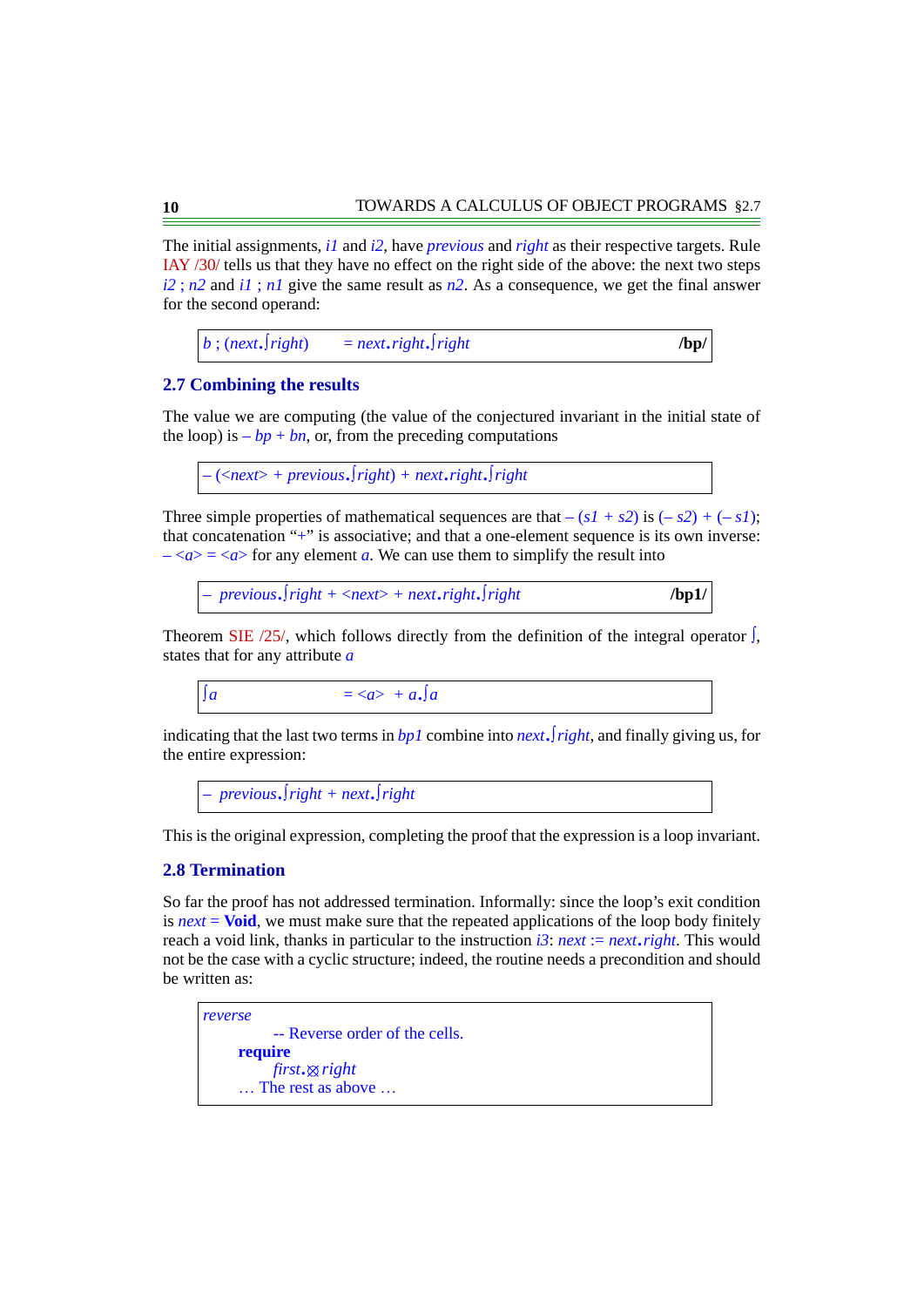where the property  $\otimes a$ , for an attribute a, states that the structure induced by a starting from the current object has no cycle; more generally,  $p \cdot \otimes a$  states that the structure induced by *a* starting from *p* has no cycle.

As a consequence of the precondition, the program will maintain the properties *previous*.  $\&$ *right* and *next*.  $\&$ *right*. In other words, the figures showing both the *previous* and *next* lists as acyclic do not lie. This property is proved automatically by application of the alias calculus to the program.

To prove termination formally we need, as usual, a loop variant. If  $p \cdot \otimes a$  holds, there is an integer *n*, the "depth of *a* after *p*", written  $p \cdot \phi$ , such that following the *a* links *n* times from *p* leads to an object whose own *a* link is **Void**. In the example *next*. *Fight* is a variant for the loop, guaranteeing termination.

This step completes the example proof, which demonstrates the method developed in this article. We will now review the basis for the properties on which the proof has relied.

# <span id="page-10-0"></span>**3 Compositional logic**

The first step is to define a proof framework appropriate for reasoning about complex programs. Compositional logic is a variation on the familiar forms of programming language semantics; its main advantage over axiomatic techniques — an advantage of style rather than substance — is that it does not rely on textual substitutions, except in the case of modeling argument passing.

## **3.1 Basics**

Compositional logic works with formulae of the following form, for an instruction *i* and an expression *e:*

*i* ; *e*

denoting the value of *e* after the execution of *i*. For the various kinds of instruction and expression, the rules of compositional logic define *i* ; *e* in terms of expressions evaluated in the state preceding that execution.

As an example, the following axiom applies to any instruction *i* if *c* is a constant:

<span id="page-10-1"></span>*i*; *c* = *c* -- For any instruction *i* **CONST /3/** 

(For ease of reference, all rules appear in shaded boxes and are given both a name and a number.) If we extend this property of constants to arbitrary expressions, we get a generalized version of the concept of "*relative purity*" of an instruction *i* for an assertion *P*, defined in [\[30\]](#page-33-0) as  $\{P\}$  *i*  $\{P\}$ : we may say that *i* is relative pure for an expression *e* of any type if  $(i : e) = e$ .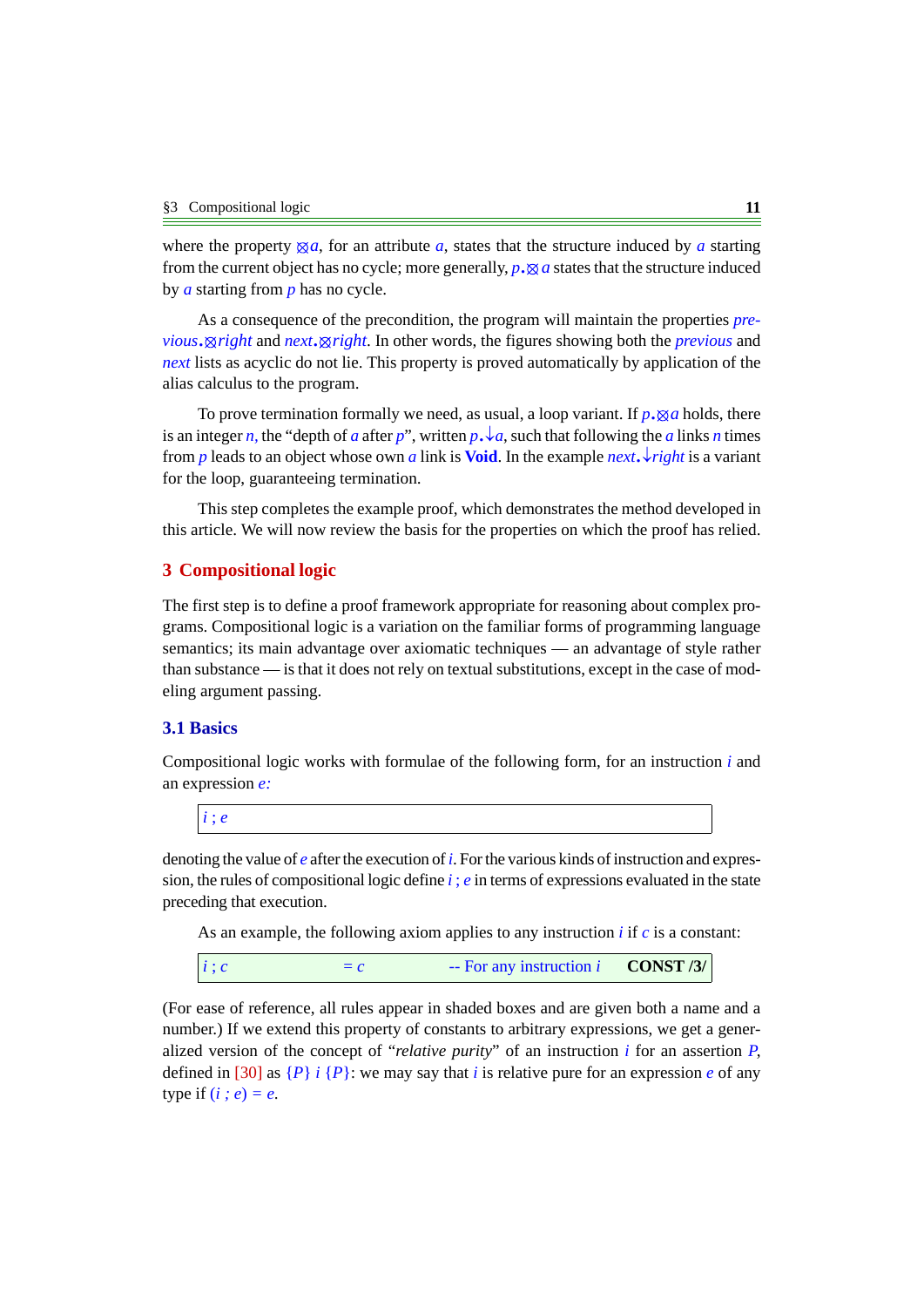In object-oriented programming, a particularly important constant is **Current** (also called **this** or **self** in various O-O languages), denoting the current object. No construct can ever change the value of **Current**:

<span id="page-11-3"></span>

This rule is our first encounter with the O-O principle of general relativity: as an observer traveling in a spacecraft can change the contents of that vessel but not move to another spacecraft, the execution of an operation on an object can change the contents of that object but not make another object current. (Another analogy is that while you can change some of your own properties you cannot become someone else.)

The CUR property holds of all basic instructions and must be preserved by rules for composite instructions such as calls.

The next two axioms define assignment; for variables *x* and *y* and an arbitrary expression *e*:

<span id="page-11-1"></span><span id="page-11-0"></span>

| $(x := e)$ ; x | $= e$ | AX/5/ |
|----------------|-------|-------|
| $(x := e)$ ; y | $= v$ | AY/6/ |

Here, and elsewhere unless explicitly noted otherwise, different variable names in the axioms, such as *x* and *y*, denote different variables. (The *values* of the variables could, of course, be equal at run time.)

AX and AY replace the usual assignment axiom of axiomatic semantics. They apply to individual variables rather than arbitrary expressions; to determine the effect of an assignment on a composite expression, we need a distributivity theorem.

## **3.2 Distributivity and associativity**

The distributivity theorem

<span id="page-11-2"></span>*i* ; (*e* § *f*)  $=(i ; e)$  § (*i* ; *f*) **DIST** /7/

is applicable to all ordinary operators  $\S$  on basic types and references. An example proof using this property and some of the previous ones is:

 $(x := e)$ ;  $(x + 1) = ((x := e)$ ;  $x) + ((x := e)$ ; 1) -- by [DIST /7/](#page-11-2)  $= ((x := e) ; x) + 1$  -- by [CONST /3/](#page-10-1)  $= e + 1$  -- by [AX /5/](#page-11-1)

In words: the value of  $x + 1$  after the assignment  $x := e$  is the value of  $e + 1$  (computed in the initial state).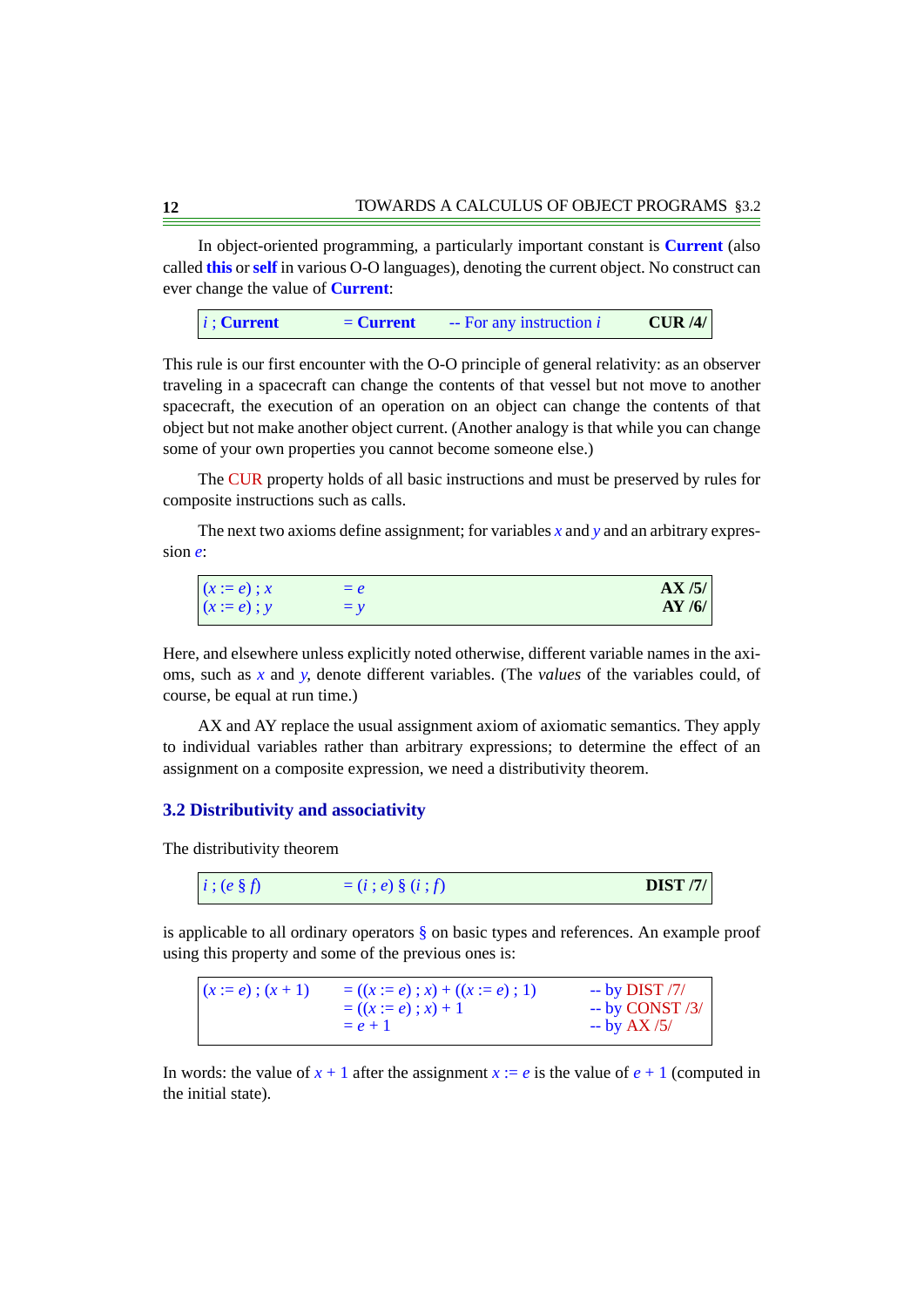An associativity rule applies, where the semicolon is also used in its traditional role as instruction sequencer:

<span id="page-12-2"></span> $(i ; j)$ ;  $e = i$ ; (*j*; *e*) **ASSOC** /8/ -- If *e* does not involve **old** (see next)

## **3.3 Rule for "old"**

The operator **old** makes it possible to refer to the original value of an expression. The corresponding axiom reflects this property:

<span id="page-12-1"></span> $i$ ; **old**  $e$  =  $e$  **OLD** /9/

This property holds of all basic instructions *i* and must be preserved by rules for composite instructions such as routine calls.

It must be clear what the scope of  $i$  is: as stated in the restriction to the ASSOC rule, associativity does not apply if **old** is involved. Compare:

 $(x := 0)$ ;  $(x := 1)$ ); **old**  $x = x$  -- by OLD -- but:  $(x := 0)$ ;  $((x := 1)$ ; old  $x) = (x := 0)$ ;  $x - 1$  by OLD  $= 0$  -- by [AX /5/](#page-11-1)

As an example of a proof involving **old**, consider the following property:

 $(i$ tem := item + 1) ;  $(i$ tem = **old** item + 1)

which might appear in a class describing a integer counter, whose value is given by *item*. As the expression is to the right of the semicolon is of boolean type, this is the equivalent to proving the Hoare triple  $\{True\}$  (*item := item* + 1)  $\{item = old$  *item* + 1 $\}$ . Through [DIST](#page-11-2)  $/7/$  applied to the equality operator "=", the property expands to

<span id="page-12-0"></span> $((item := item + 1)$ ;  $item) = ((item := item + 1)$ ;  $(\text{old item} + 1)$  /10/

The left side of this equality is  $item + 1$  by the assignment axiom AX  $/5/$ . The right side can be further expanded through DIST to

 $((item := item + 1)$ ;  $(\text{old item}) + ((item := item + 1)$ ; 1)

The first term is *item* by [OLD /9/;](#page-12-1) the second term is 1 by [CONST /3/](#page-10-1), yielding *item* + 1 for the right side of [/10/,](#page-12-0) and hence establishing [/10/.](#page-12-0)

In comparing this proof with its counterpart in Hoare semantics or weakest-precondition calculus, we may note that it avoids any use of substitution, relying instead on algebraic laws of distributivity and associativity. On the other hand it requires two assignment axioms,  $AX/5/$  and  $AY/6/$ , instead of the single axiom of axiomatic semantics.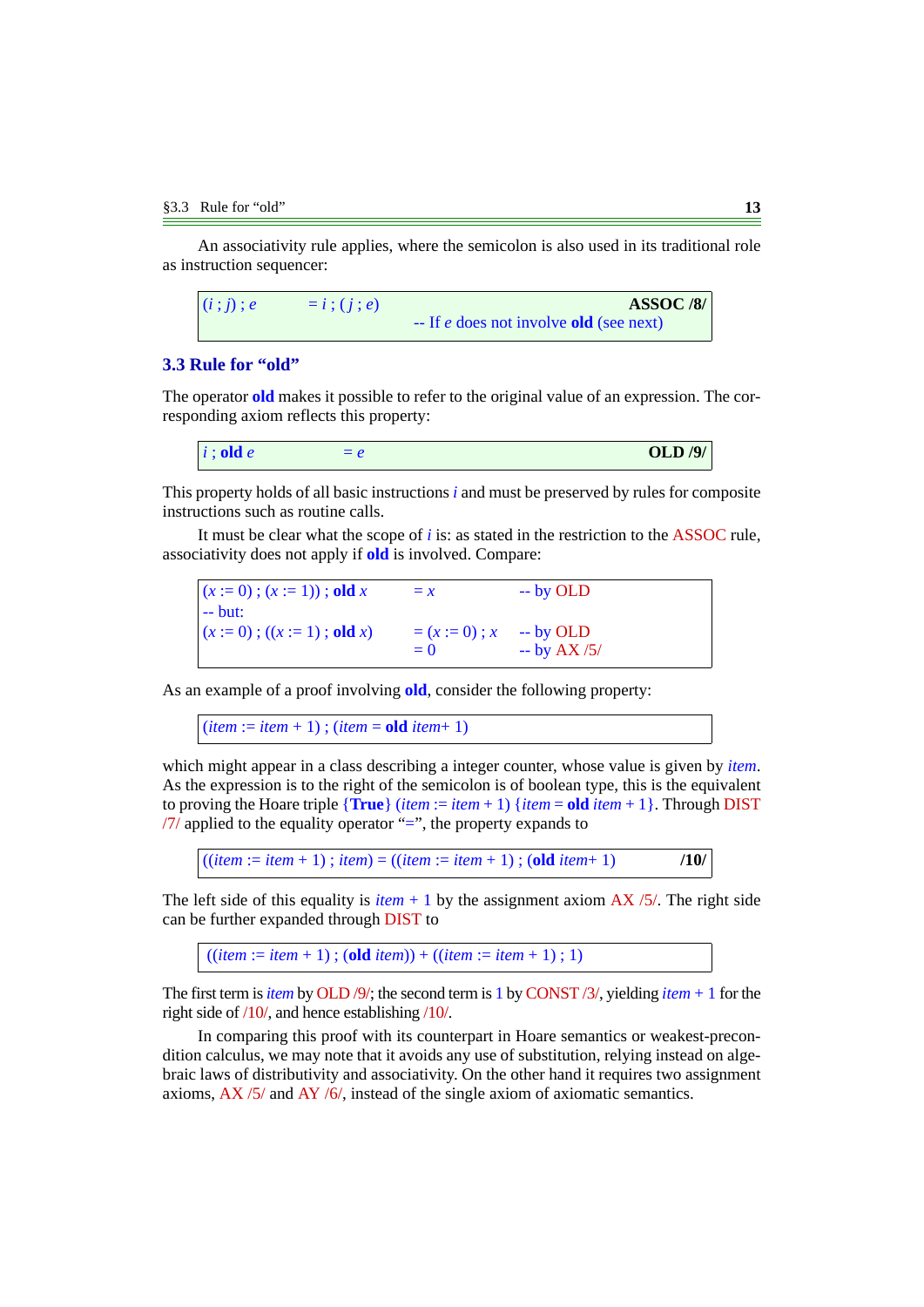## **3.4 Calls**

Consider a routine *r*. The body of *r*, a sequence of instructions, will be denoted by  $r$ , and the list of formal arguments by  $r^*$  A call to the routine, with actual arguments *l*, will be the list of formal arguments by  $r^*$ . A call to the routine, with actual arguments  $l$ , will be written **call** *r* (*l*). (Modern languages typically do not need the keyword **call**, but we keep it here for clarity.) The compositional logic rule is

<span id="page-13-0"></span> $(call r (l))$ ;  $e = (r ; e) [r^{\bullet} : l]$ .: *l*] **UC /11/**

where  $f[v: l]$  denotes the expression f with every occurrence of an element in the list of variables replaced by the corresponding element in the list of expressions *l*. This is the only place where compositional logic uses substitution, to represent actual-formal argument association. The rule's name stands for "Unqualified Call"; the version for qualified calls (call  $x, r$  (*l*)) will appear later as QC  $/21$ .

Since rule UC defines the semantics of calls in terms of the semantics of their constituent instructions, it preserves the [CUR /4/](#page-11-3) and [OLD /9/](#page-12-1) properties.

## <span id="page-13-1"></span>**3.5 Setters**

A theorem applies to setter procedures of the form



where  $a$  is (in an object-oriented context) an attribute of the enclosing class. We say that a routine with a postcondition clause  $a := f$ , where a is an attribute and f an argument, is a **setter for** *a*. The theorem is:

<span id="page-13-2"></span>
$$
(\text{call } r(..., c, ...)); a = c
$$
  
- If *r* is a setter for *a*

("Unqualified Setter" rule). The position of  $c$  in the actual argument list is the position of the setting argument, *f* above, in the formal argument list.

The proof of US immediately from the previous rule UC  $/11/$ , and associativity [ASSOC /8/](#page-12-2) which enables us to ignore whatever *anything\_else* does.

It is often important to deduce properties of routines of which we do not have the implementation but only a contract. UC is applicable whenever the routine has the postcondition  $a = f$ . An informal proof of this property simply notes that the semantics of such a routine does not change if we add the assignment *a* := *f* at the end of its body (including if we do this in any order for distinct attributes  $a$ ), so that the previous proof is still applicable.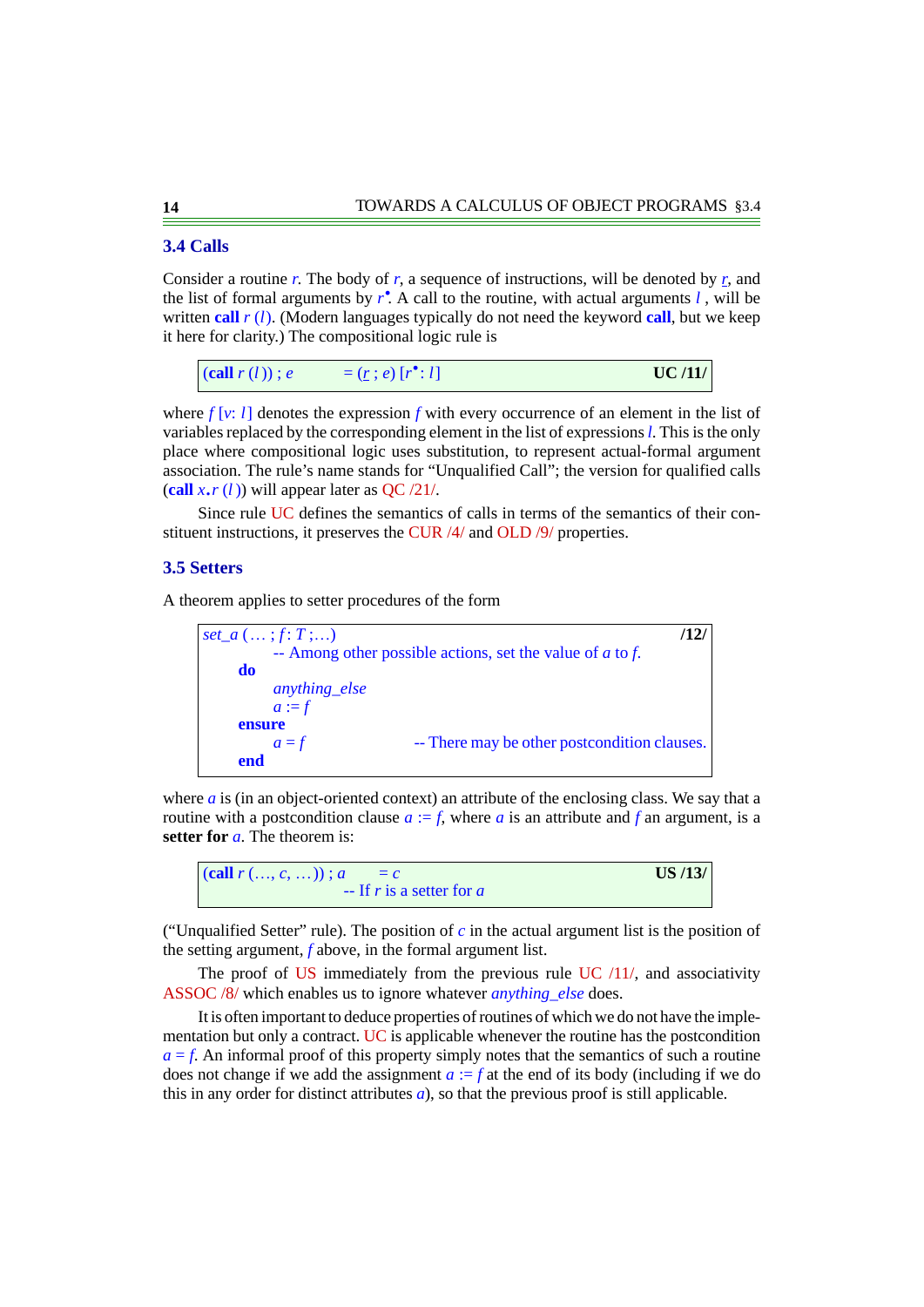#### **3.6 Mathematical basis**

The ";" operator has a simple mathematical meaning. To see it, we start by looking at non-OO (say Pascal-style) programming, then move to an object-oriented context where the idea is the same but the functions' signature more elaborate.

Fundamentally, ";" is a variant of mathematical composition. Let us use the operator "m" to denote the composition of functions or relations; for functions  $f$  and  $g$ , their composition  $h = f_{mg}$  is such that  $h(x) = g(f(x))$ . (Frequent mathematical convention lists the functions in the reverse order, but for programming it makes more sense to write them in the order of application.)

Consider first a non-OO framework.  $A \rightarrow B$  will denote the set of functions from A to *B* where *A* and *B* are arbitrary states. Let *State* be the set of states and *Value* the set of run-time values. An instruction is a function in *State*  $\rightarrow$  *State*. (More precisely, it may be a partial function, to account for undefined computations, or a general binary relation, to account for non-deterministic programs; but these cases do not affect the discussion, so we keep " $\rightarrow$ " for simplicity.) An expression is a function in *State*  $\rightarrow$  *Value*.

The ";" operator in this context is just function composition "m". This also explains why we can apply it both between instructions, as in *i* ; *j*, and between an instruction and an expression, as in the basic formula of computational logic, *i*; *e*. Associativity [ASSOC](#page-12-2) [/8/](#page-12-2) applies, enabling us to write  $i1$ ;  $i2$ ;  $\ldots$ ;  $i_n$ ;  $e$ , as long as we use an expression only as the last element. The first *n* functions being composed are in *State*  $\rightarrow$  *State*, yielding as their composition another function with the same signature; we then compose this result with *e*, of signature *State*  $\rightarrow$  *Value*, giving as overall result another *State*  $\rightarrow$  *Value* function representing an expression.

In object-oriented programming the signatures are different as a consequence of general relativity: every instruction and expression is relative to a current object, not specified in the class text (and not changeable by it, see [CUR /4/](#page-11-3)). With *Object* representing the set of objects, the signatures are now:

| $Object \rightarrow State \rightarrow State$ | -- For an instruction |  |
|----------------------------------------------|-----------------------|--|
| $Object \rightarrow State \rightarrow Value$ | -- For an expression  |  |

and the semicolon operator has the following definition, denoting a generalized form of composition where both operands are applied to the same object:

 $i$ ;  $f = \lambda x$ : *Object*  $|\lambda s$ : *State*  $|(i(x) \text{ m} f(x))$  ( $\sigma$ )

(In other words,  $(i; f)(x)$ , applied to a state  $\sigma$ , is the result of applying  $f(x)$  to the result of applying  $i(x)$  to  $\sigma$ .) As before, *f* can be either an instruction or an expression but the definition is the same, justifying the use of a single operator ";".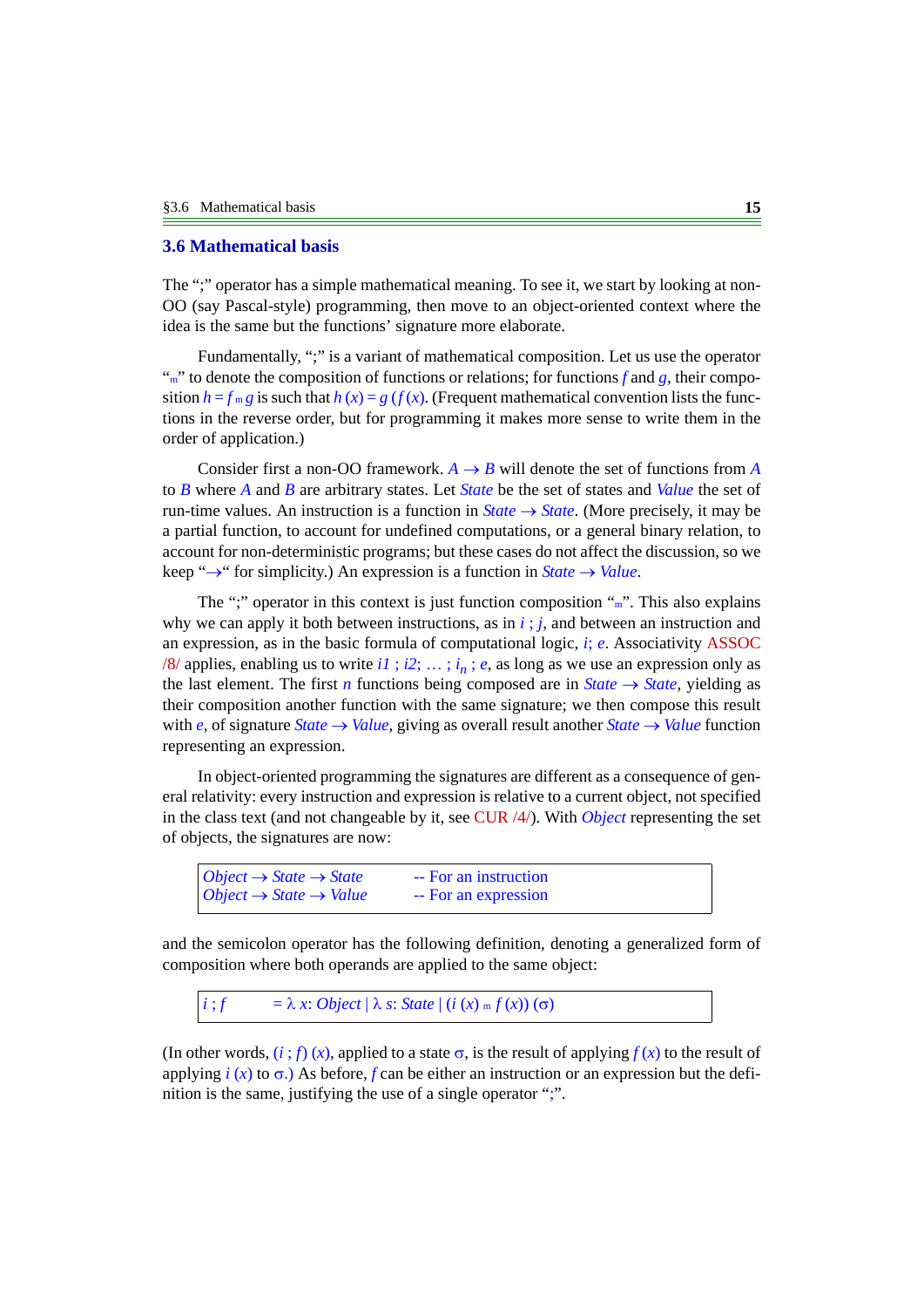## **3.7 Comparison with other semantic description methods**

We may assess the level of abstraction of compositional logic against other approaches to defining the semantics of programs and programming languages.

*Denotational* semantics specifies the programming language by explicitly defining, for every kind of instruction *i*, a function in *State*  $\rightarrow$  *State*, and similarly a function in *State*  $\rightarrow$  *Value* for every kind of expression. (For O-O languages, the signatures also involve *Object*.)

*Axiomatic* semantics works at a higher level of abstraction by defining the effect of instructions on boolean properties of the program state (or, for postconditions, of two states). The *weakest-precondition* variant attempts to turn such properties into a calculus whose rules yield the precondition from the construct and the postcondition.

Compositional logic is at a higher level of abstraction than denotational semantics since it does not explicitly manipulate the state, but only talks about the effect of computations on expressions of interest to the programmer. Unlike axiomatic semantics, however, it defines these properties for arbitrary expressions, not just boolean ones.

In the case of boolean expressions, compositional logic reduces to the weakest-precondition calculus:  $i$ ;  $Q$  is  $i$  **wp**  $Q$  (the weakest precondition of the instruction  $i$  for the postcondition *Q*).

The correspondence with Hoare-style semantics is similar: the Hoare triple {*P*} *i* {*Q*} expresses that  $\overline{P}$  **implies** (*i*;  $\overline{Q}$ ), where **implies** is implication between assertions.

#### <span id="page-15-0"></span>**4 Negative variables: reasoning on object-oriented calls**

In the object-oriented style of programming, the basic operation is the "qualified call"



which calls the routine *r*, with actual arguments *l*, on the object OX denoted in the current class text by *x*. For the duration of the call, OX will be the current object; the previously current object will become current again upon termination of the call, including any other calls that it may in turn have triggered.

The terms "client object" and "client class" will denote the caller side (the context that issues the above call); "supplier object" and "supplier class" refer to the target object OX and its class:



*Client and supplier objects*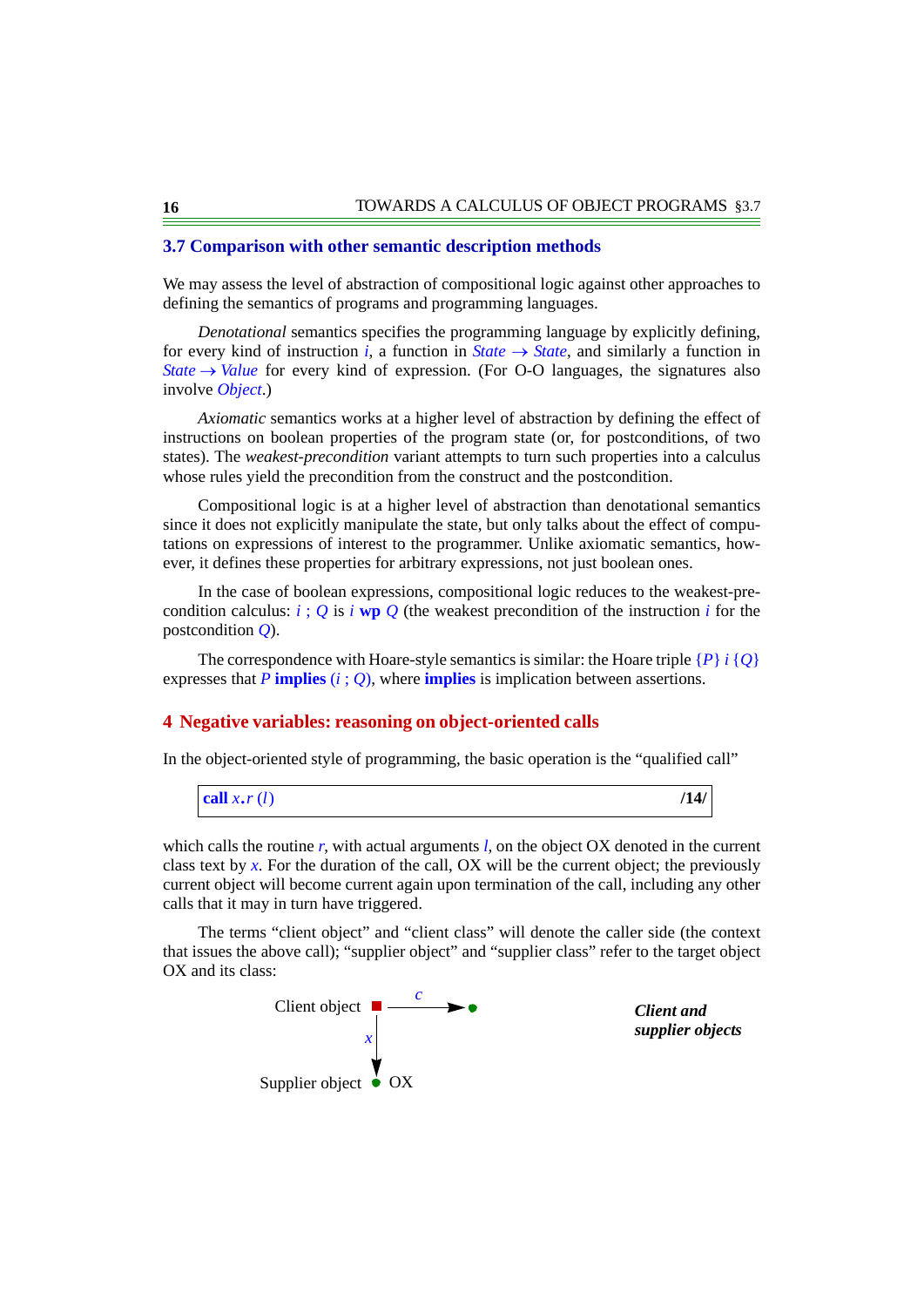The figure (using the precise conventions of "alias diagrams" introduced in [\[16\]](#page-32-1) for presenting properties of object structures) also shows a field of the client object, corresponding to an attribute *c*, which can be used as an actual argument to the call (part of the list *l*).

The unqualified call rules, such as  $UC/11/$  above, or its equivalent in axiomatic The unqualified call rules, such as UC /11/ above, or its equivalent in axiomatic semantics — which tells us that from  $\{P\}$  <u>*r*</u>  $\{Q\}$  we may deduce  $\{P[r^*:l]\}$  call  $r(l)$   $\{Q\}$  $[r^*: l]$  –, do not directly apply because they fail to take into account the relativity of ://emantics — which tells us that from  $\{P\} \underline{r} \{Q\}$  we may deduce  $\{P[r^*: l]\}$  call  $r(l) \{Q^*: l\}$  —, do not directly apply because they fail to take into account the relativity of expressions in the different contexts of the caller object and the target object. If *f* is a formal argument of  $r$  (part of  $r^*$ ) and the corresponding actual argument in *l* is  $c$ , we cannot just argument of  $r$  (part of  $r^*$ ) and the corresponding actual argument in l is c, we cannot just substitute  $c$  for  $f$  in reasoning about the call, since the name  $c$  is meaningless for the supplier: it denotes a field of another object, and generally of a different class.

We need, however, to be able to use this field; for example the routine body could perform the instruction

*<sup>y</sup>*:= *f*.*item*

where y is an attribute of the supplier class. In the execution of **call**  $x, r$  (*c*), where the formal argument is *f*, we expect this instruction to assign to *y* the value of *c*.*item*:



Note that *item* itself is a feature of the class of *c*. The thick red arrow in the figure illustrates the intended result of the assignment to *y*. The figure also shows that the formal argument *f* refers, in the supplier's context for this particular call, to the object known in the client's context as *c*.

One way to deal with these changes of context is to assume a preprocessing step in which all unqualified references to features of a class (including attributes, but not formal routine arguments) are prefixed by **Current** (or **this**), then to include in the call rule a substitution of the target,  $x$  in the example, for all occurrences of **Current**. This is the technique used in [\[20\]](#page-33-1). It implies, however, many textual manipulations. We will use instead an algebraic technique based on the notion of negative variable introduced in [\[16\]](#page-32-1). The idea is that in a call of target  $x$  the negated variable  $x'$ , applicable to the supplier context, denotes a link back to the client object, making it possible in the supplier context to refer to any expression *e* stated in terms of the client context: simply use *x'*.*e*.

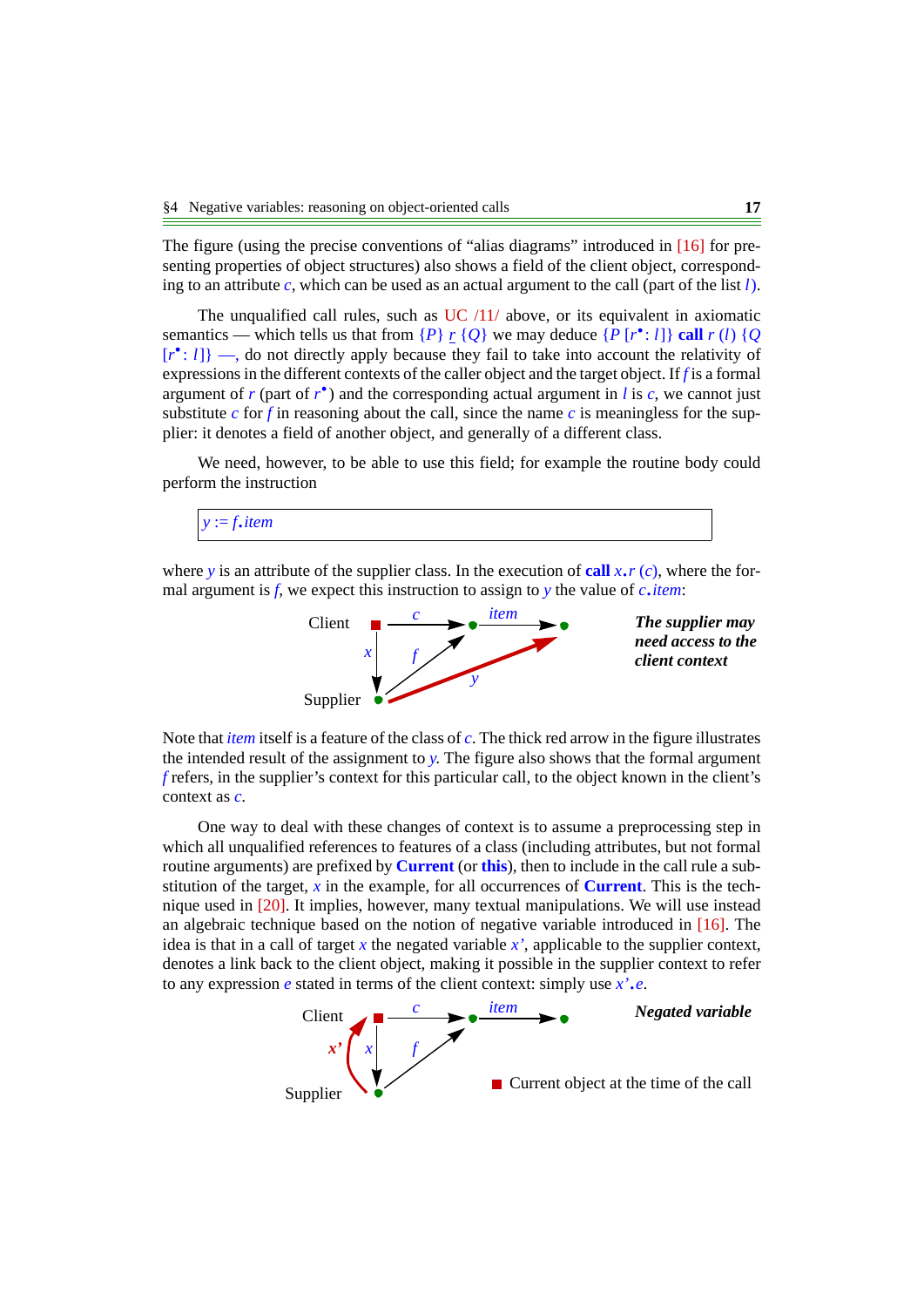For example, passing  $c$  as the argument in **call**  $x \cdot r$  (*c*) means binding the corresponding formal *f* not to *c* (as in an unqualified call call  $r(c)$ ) but to  $x^{\prime}$ .*c*.

The following rules apply to negative variables and **Current**:

<span id="page-17-4"></span><span id="page-17-2"></span><span id="page-17-1"></span><span id="page-17-0"></span>

| $x \cdot x'$<br>$x'$ <b>old</b> x |         | $=$ Current<br>$=$ Current | -- For any variable $x$  | <b>NEG1/15/</b><br><b>NEG2 /16/</b> |
|-----------------------------------|---------|----------------------------|--------------------------|-------------------------------------|
| Current.e                         | $=$ $e$ |                            | $-$ For any expression e | <b>CUR1/17/</b>                     |
| e.Current                         | $=$ $e$ |                            |                          | <b>CUR2/18/</b>                     |

(These rules come from [\[16\],](#page-32-1) with NEG2 adjusted.) The presence of **old** in NEG2 is necessary to account for a "frame" issue: the possibility that a call  $x, r$  (...) might, through a callback, change the value of the *x* field of the current object. Then during the execution of *r*, evaluating  $x^T$ . *x* might lead to the object newly attached to *x*, labeled O' on the next figure, rather than to the call's target OX:



*A callback with side effect can cause x'*.*x to be no longer* **Current**

Object-oriented languages do permit this behavior, in which a routine call changes the field that served as the call's target; NEG2 handles them. Such schemes complicate verification, however, and break the symmetry between NEG1 and NEG2. It is preferable, as a matter of programming methodology, to avoid them by requiring routines to satisfy the following property:

<span id="page-17-3"></span>

(The name suggests that the routine preserves its relation with its genitors.) No use of **old** is necessary in NEG1, since the expression  $x.x'$  only makes sense if used from a client during a call of target  $x$ , and then  $x'$  always refers back to the client.

The [CUR /4/](#page-11-3) rule stated that since the current object is given by the context of execution no instruction may ever change the value of **Current**. Similarly, you never get a chance to change the back-link to your client:

$$
i; x'
$$
 =  $x'$  -- For any instruction  $i$  **BL/20/**

(Pursuing the earlier analogy: while you can change other properties of your parents, you cannot become the child of someone else than your parents.)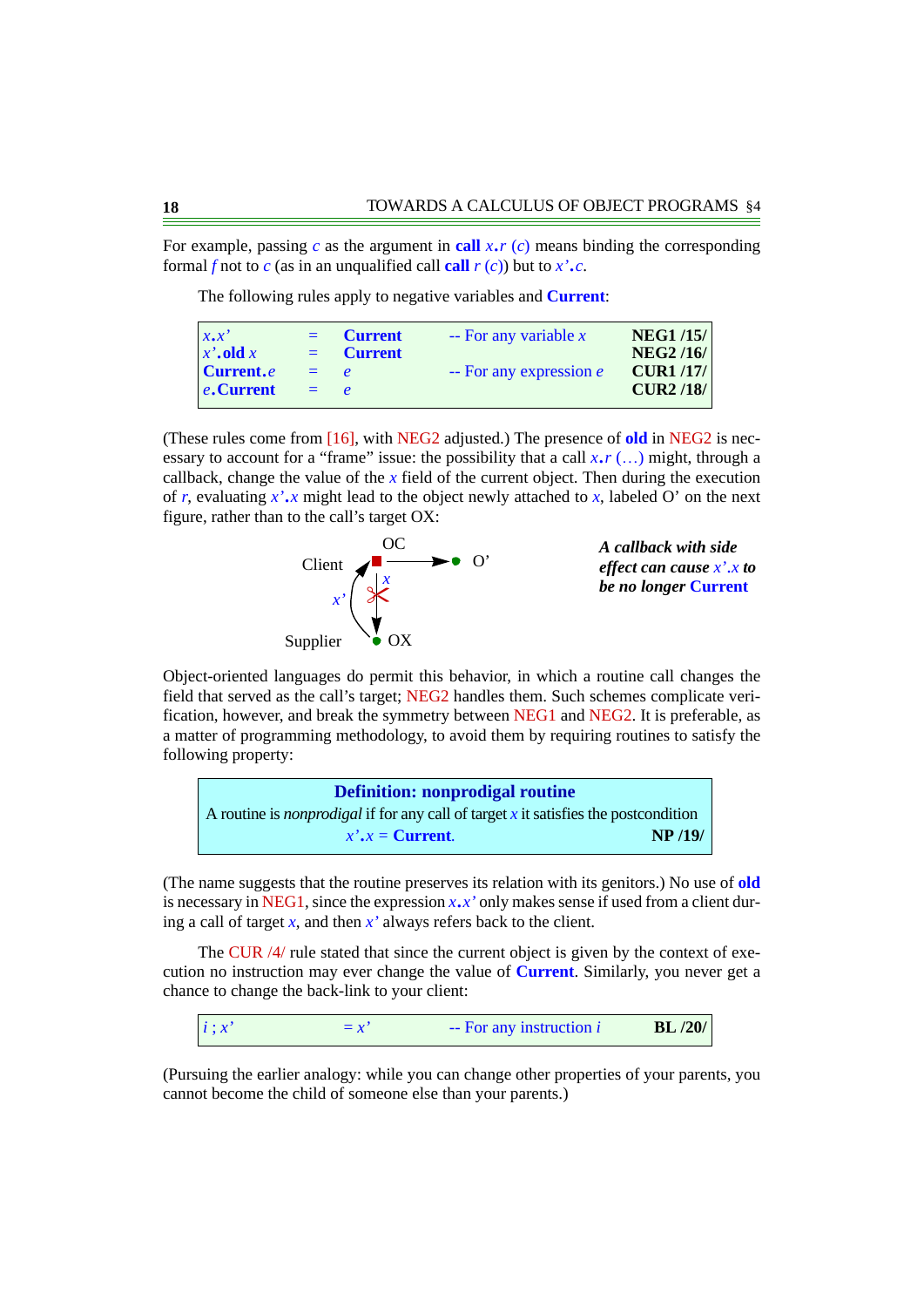Negated variables yield a simple semantic description for qualified calls *x*.*r* (*c*), the central mechanism of object-oriented computation. Appendix [A](#page-30-0) gives the full semantic rules in both denotational and axiomatic styles. In compositional logic, the rule is

<span id="page-18-0"></span> $(c \textbf{all } x, r(l))$ ; *e* = *x*. ((call  $r(x', l)$ ; (*x'*,*e*)) **QC** /21/

where "" denotes the dot operator "." distributed over a list (so that  $x - \langle u, v, ... \rangle$  is  $\langle x, u, x, v, \ldots \rangle$ . The rule determines how to obtain the effect on *e* of calling *x*, *r* (*l*):

- Transpose the arguments of the original call to the context of the supplier, by prefixing them with " $x'$ ". The result of this transposition is call  $r(x'$ .
- Find out the effect of this call on the expression *x'*.*e*, which represents *e* also transposed to the supplier context. The result is  $\left(\text{call } r\left(\textbf{x'}\textbf{.}l\right)\right); \textbf{x'}\textbf{.}e.$
- Interpret this result back in the context of the client by prefixing it with "*x*.", giving QC.

This process of transposing the client information to the supplier side then transposing back to the client side directly reflects the unique nature of object-oriented computation with its reliance on the current object. A qualified call makes a new object (the target) current; when the call terminates, the previous current object resumes this role.

Note that if *e* is **old** *x*, the general rule [CUR /4/](#page-11-3) governing **Current**, applied to the unqualified call, tells us that **call** *x*.*r* (*l*)) ; **Current** is **Current**.**Current** and hence (from [CUR1 /17/\)](#page-17-0) **Current**. It follows that the qualified call rule QC also conforms to CUR.

Similarly,  $(call x, r(l))$ ; old  $x$ ) = x from QC, NEG2/16/ and CUR2/18/. It is not necessarily true, however, that  $(\text{call } x, r(l))$ ;  $x$ ) = x because of the frame issue noted above: a callback in the execution of  $r$  might modify the client's  $x$ , field. We may only deduce  $(call x.r(l))$ ;  $x$ ) =  $x$  if the routine is nonprodigal as defined above [/19/](#page-17-3)

The QC rule relies on the effect of call  $r(x',l)$ , the unqualified call. That effect is given by the rule for unqualified calls [UC /11/,](#page-13-0) which defines it as the effect of the body after argument substitution. By expanding that earlier rule we get a more detailed version of QC:

$$
(\operatorname{call} x.r(l)); e \qquad \qquad = x \cdot ((\underline{r}; x', e) [r^* : (x' \cdot l)] \quad \text{QC'} / 22l
$$

From the qualified call rule (in either form) we get a theorem on qualified calls to setter procedures. As before (section [3.5](#page-13-1)), we assume that *a* is an attribute and *set\_a* (*f*) has the postcondition  $a = f$ . Then:

<span id="page-18-1"></span>
$$
(x. \text{call set\_a}(c)) ; ((\text{old } x).a) = c \qquad \qquad \text{QS } / 23/
$$

("Qualified Setter" rule, compare with US  $/13/$ ) Note that although a setter procedure such as set\_a may have several arguments — per the original definition of this notion in section [3.5](#page-13-1) — the rest of the discussion ignores, for brevity, any arguments other than one used in a setting role.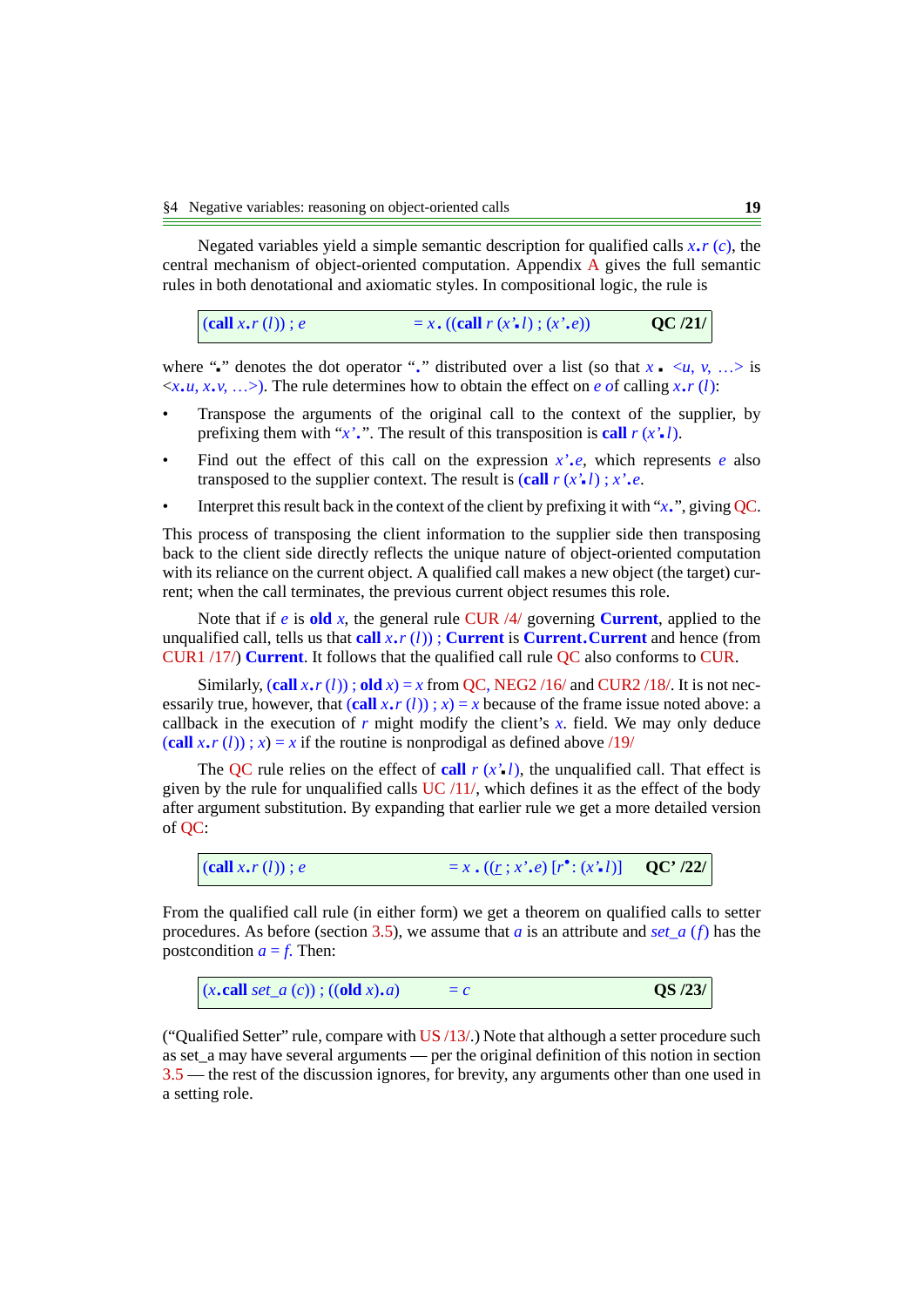The proof of QS is as follows:

 $(x.\text{call set }a(c))$  ;  $((\text{old }x).a) = x. ((\text{call set }a(x', c))$  ;  $(x'.\text{old }x.a))$ -- From [QC /21/](#page-18-0) <sup>=</sup> *x*. ((**call** *set\_a* (*x'*. *<sup>c</sup>*) ; (**Current**.*a*))) -- From [NEG2 /16/](#page-17-1) <sup>=</sup> *x*. ((**call** *set\_a* (*x'*. *<sup>c</sup>*) ; *a*)) -- From [CUR1 /17/](#page-17-0)  $= x \cdot (x' \cdot c)$  -- From [US /13/](#page-13-2)  $=$  **Current.***c* -- From [NEG1 /15/](#page-17-4)  $= c$  -- From [CUR1 /17/](#page-17-0)

Often we may wish a property involving *x* rather than **old** *x*:

 $(x.\text{call set }a(c))$ ;  $x.a$  = *c* -- If *r* is nonprodigal **QSN /24/** 

This property only holds if the routine preserves the link back from its client, as expressed by the "nonprodigal" property [NP /19/](#page-17-3).

### <span id="page-19-0"></span>**5 The alias calculus**

The third component of the approach is the alias calculus, developed in an earlier article [\[16\]](#page-32-1). For any expressions *e* and *f* denoting references, and any program location *pl*, the alias calculus yields the answer to the question: *can the values of e and f ever denote the same object when a program execution is at pl*? The theory is (barring any errors in [\[16\]\)](#page-32-1) *sound*, in the sense that if the answer is "no" it provides a guarantee that *e* and *f* will always denote different objects — precisely the guarantee we need for the applications discussed here. If the answer is "yes", it could still be the case that *e* and *f* never get aliased in practice. In other words, the alias relation that the calculus determines may be an over-approximation of the real aliasings. The possibility of over-approximation comes not from the calculus itself but from the simplification it applies to programming languages: it ignores the conditions in conditionals (defining the aliasings of **if** *c* **then** *i* **else** *j* **end** to be the union of those induced by *i* and *j* separately, regardless of *c*) and loops. The over-approximation is generally harmless; when undesired, it can be corrected through the insertion of an assertion  $e / f$  (expressed in the calculus as the instruction cut *e*, *f*), which needs to be proved, often trivially, through techniques outside of the alias calculus.

The main advantage of the calculus is that its application is automatic. Computing the alias relations induced by a program requires no annotation (except for the occasional **cut**). The calculus yields an algorithm, whose implementation described in [\[16\]](#page-32-1), although still experimental, covers the entire theory and has been applied to sophisticated examples.

The existence of the alias calculus allows the rest of this discussion to define rules of the form "Property *P* holds if *e* and *f* can never be aliased at the given program point". Such rules are sound — they cannot lead us wrongly to deduce that *P* holds if it does not — since the calculus is sound.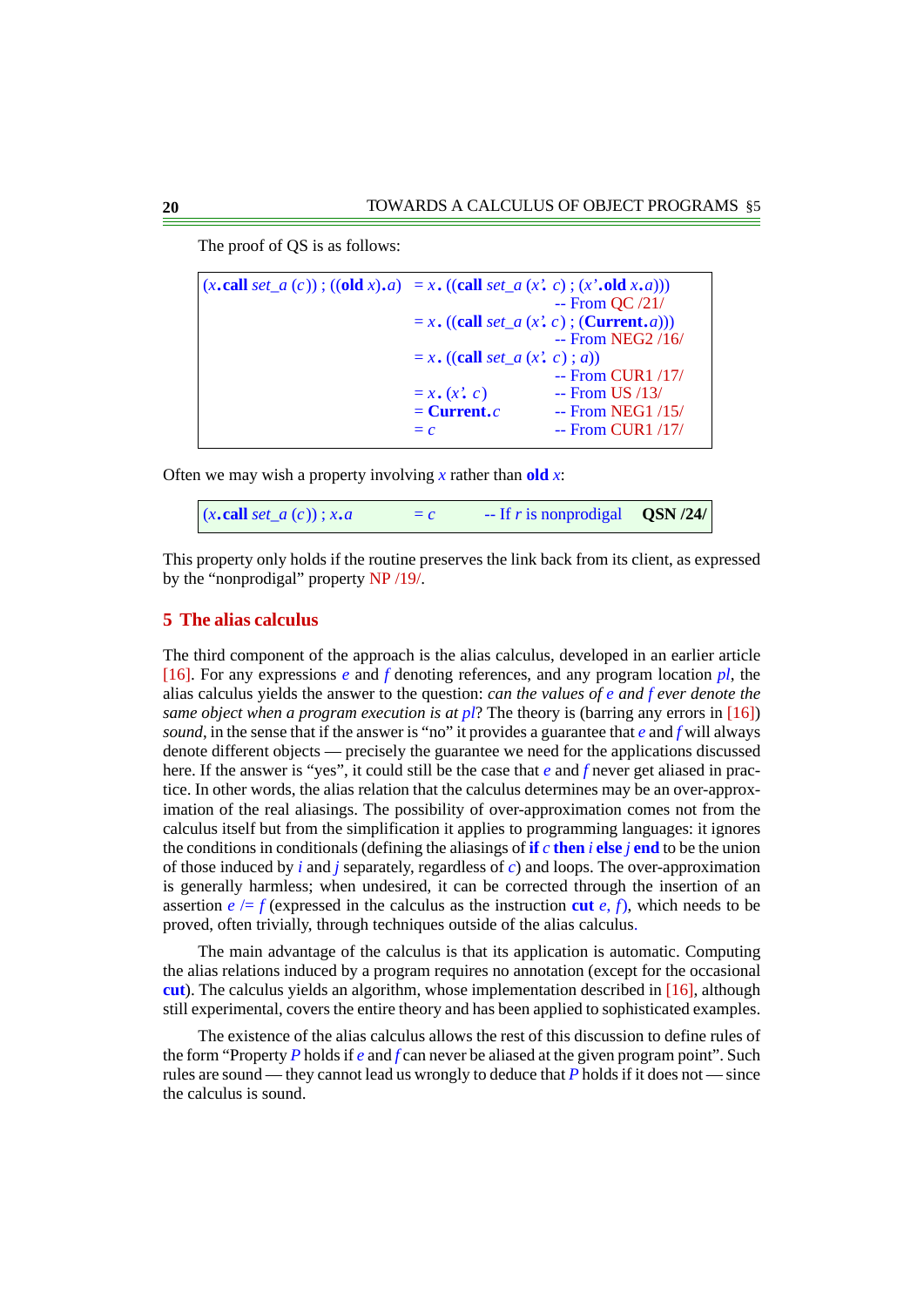To express that at a particular program point the expressions *e* and *f*, of reference types, can never be aliased, we will write  $e \neq f$ . (In Eiffel the usual inequality notation  $e \neq f$ suffices, since when applied to references it denotes reference inequality.) This notation has two useful generalizations:

- If *S1* and *S2* are sets or sequences of expressions,  $SI \neq S2$  states that  $e \neq f$  for every *e* in *S1* and every *f* in *S2*.
- We may also use  $\overrightarrow{e} \neq S1$  and  $\overrightarrow{e} \{a, b, ...\} \neq S1$  where  $\overrightarrow{e}$  denotes the set of objects reachable from EO (the object denoted by *e*) by following reference fields any number of times, and  $\overline{e} - \{a, b, \ldots\}$  denotes its subset obtained by starting from fields of EO other than  $a, b, \ldots$

These notations are useful to reason about programs, but programmers do not need to know them as they will not appear in assertions or other program elements.

#### <span id="page-20-0"></span>**6 Reasoning on data structures**

It remains to define appropriate concepts and notations to express properties of the kind of object structures, often complex, which routinely arise in object-oriented programming but still defy the reasoning techniques of the usual approaches to program verification.

#### **6.1 Background: model-based specifications**

One of the reasons for the difficulties experienced by traditional approaches may be that they usually fail to equip themselves with the right abstractions. Typically, they work with elementary values and individual objects. To reason effectively about lists, trees and other sophisticated data structures, we need higher-level abstractions, such as sequences, and we must relate them to the program text; for example, we must be able to refer to the sequence of objects obtained by repeatedly following, from a given object, the successive references of a given type.

The notations defined below, in particular the integral operator, address this requireement. They follow the idea of **model-based specification**, pursued by the author and colleagues [\[23\]](#page-33-2) [\[28\]](#page-33-3) but already present in approaches such as JML [\[11\]](#page-32-4). This specification method defines the effect of programs in terms of high-level abstractions, representing mathematical concepts (sets, sequences, relations and so on) but closely integrated into the program text and expressed in the host O-O programming language.

In devising these abstractions, we retain one of the key practical properties of the Design by Contract specification method, its support for verification of both the static (proofs) and dynamic (tests) kind, by making sure that contract elements (assertions) not only have a clear mathematical specification but can also be evaluated, under the control of compiler options [\[6\],](#page-32-5) during program execution.

#### **6.2 Context**

We assume a statically typed object-oriented language, so that any pointer expression *x*.*<sup>y</sup>* can be considered type-wise valid: there is an attribute of name *x* in the current class, of some type *T*, and in the class defining *T* there is an attribute of name *y*.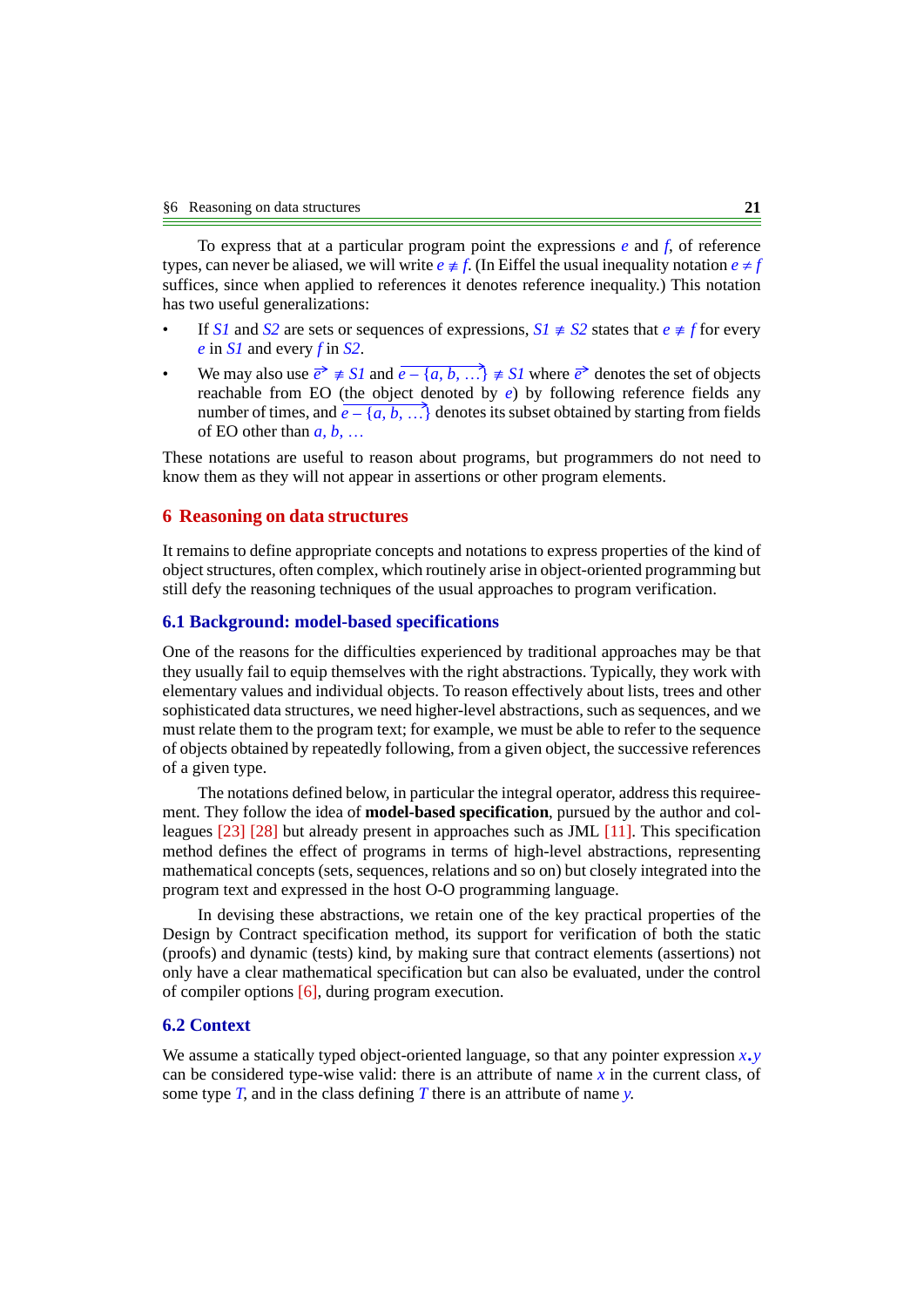References can be "void" (or "null"). We do not need to concern ourselves with the problem of "void calls" (or "null-pointer dereferencing"), even in the absence of a mechanism as Eiffel's Void Safety which removes it entirely at compile time [\[14\],](#page-32-3) since the conventions defined below will ensure that no void reference is used in an unsafe way.

Object-oriented languages allow attributes from different classes to bear the same names; in fact the Eiffel style rules promote the systematic use of standard attribute names such as *item*. When citing attribute names, the present discussion assumes that they have been disambiguated first, so that each represents an attribute of a single class (and its descendants). Another way of stating this assumption is to assume that every attribute name is prefixed by the name of its class, as in *LINKABLE\_item* and *LINKED\_LIST\_item*.

#### <span id="page-21-0"></span>**6.3 Paths**

The first notion we need (already implicitly used in earlier discussions, with expressions such as  $x'$ .*x*.*c*) is that of a path. A path is a sequence of zero or more attribute names. If the path contains more than one attribute we separate them by periods, as in  $a, b, c$ .

We may without risk of confusion apply the dot operator to paths (such as *p* and *q*) as well as attributes (such as *a*, *b*, *c*, *d*, *e*), combining them freely as in *a*.*p*, *p*.*a* and *p*.*q*, with associativity. For example if *p* is *a*.*b*.*c* and *q* is *d*.*e*, then *p*.*q* is *a*.*b*.*c*.*d*.*e*. This associativity was used in the proof of QS  $/23/$ , when it obtained *x*.(*x*<sup>2</sup>, *c*) and treated it as  $(x, x')$ . *c*.

A path always denotes an *object*, defined (as the relativistic nature of object-oriented programming requires) in relation to the current object. Informally, we obtain the object denoted by a path *p* by starting from the current object and following, for as long as possible, the references given by the fields corresponding to the elements of  $p$ , as in this example:



"As long as possible" means that the process stops if it encounters a void field, so if the *c* link in the above figure were void the value of  $\overline{a}$ ,  $\overline{b}$ ,  $\overline{c}$  would be the same as that of  $\overline{a}$ ,  $\overline{b}$ . This convention of stopping at void links simplifies the discussion considerably; that it obviously does not reflect the semantics of **Void** or **null** in O-O languages does not matter, since the problem of void safety is not in the scope of the present discussion and should be addressed through separate techniques, such as the void safety framework presented in [\[14\]](#page-32-3).

To avoid any ambiguity we may define precisely the object O associated with a path *p*:

- If *p* is empty, O is the current object. In the next two cases, let *a* (an attribute) be the first element and *q* the remainder of *p* (i.e.  $p = a \cdot q$ , unless *q* is void in which case  $p = \langle a \rangle$ ).
- If the *a* link from the current object is void, O is also the current object.
- Otherwise, let O' be the object to which the *a* field of the current object is attached. Then  $\overline{O}$  is the object associated (recursively) with  $q$  if  $O'$  is used as current object.

As this definition unambiguously associates an object with every path, the rest of the discussion often allows itself to talk about "the object *p*" where *p* is a path.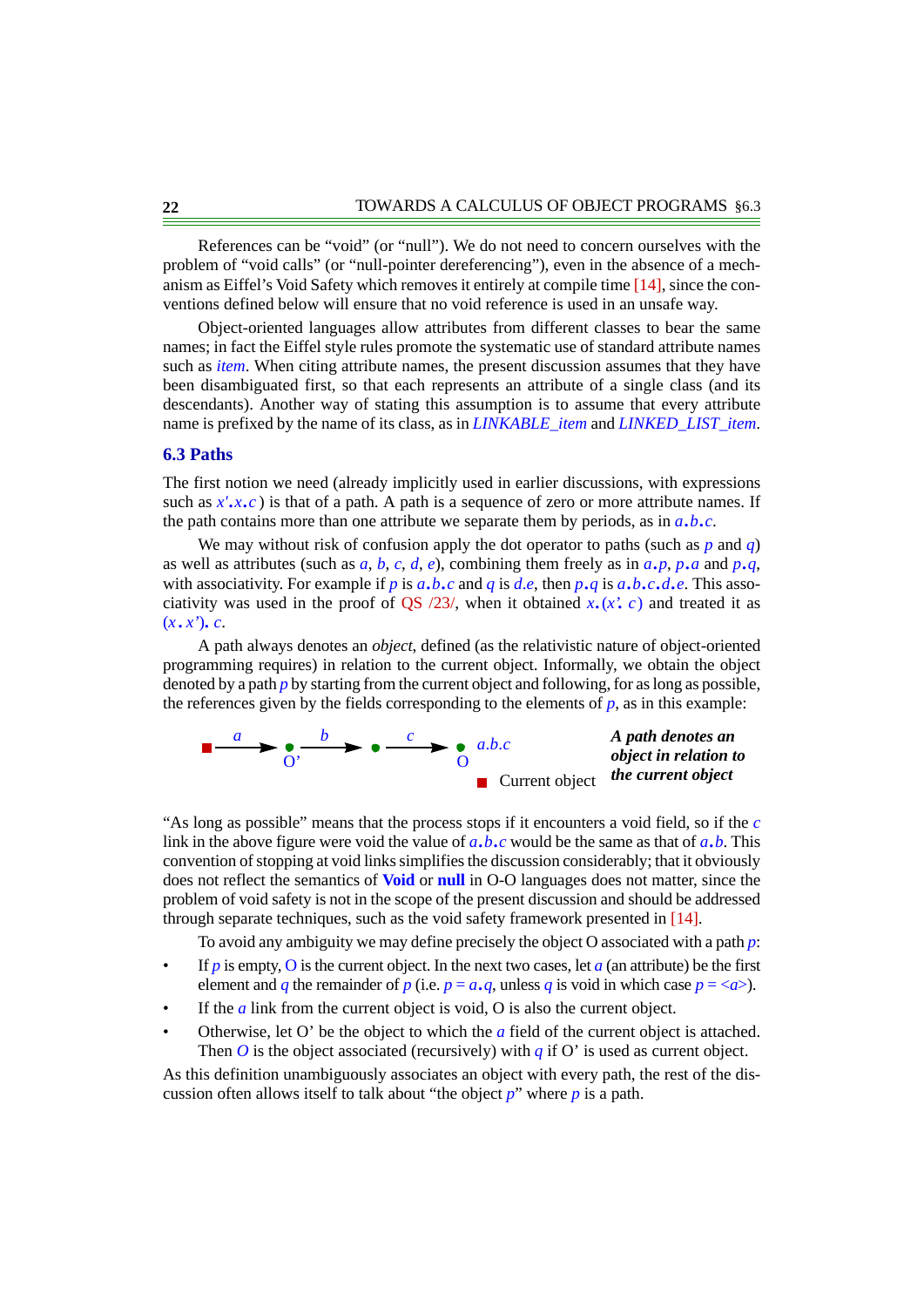The *length*  $|p|$  of a path  $p$  is the number of attributes in its definition. The empty path has length 0 and *a*.*b*.*c* has length 3. In the absence of void links, the length is the number of objects, other than the current object, involved in the path.

If *a* is an attribute,  $a^0$  denotes the empty path,  $a^1$  the path  $\langle a \rangle$ , and  $a^{n+1}$  for  $n > 0$  the path  $a^n$ , *a* (which is also *a*,  $a^n$ ). In line with the general conventions noted above, using this notation assumes proper typing: the type of the attribute *a* must be the same as the type of the current object, or conform to it.

The notation  $\otimes a$  expresses that *a* is **acyclic**, in the sense that from any current object the sequence  $a^n$ , for all  $n \ge 0$ , is acyclic. This property is defined as  $a^n \ne 0$ **Current** for all *n* — meaning, from the definition of " $\neq$ " in section [5](#page-19-0), that  $a^n$  can never become aliased to the current object (and hence, if the property is satisfied for all possible current objects, that there are no other cycles in the sequence either). One of the principal contributions of the alias calculus to the Calculus of Object Programs is that it tells us, through an automated procedure, that certain attributes are acyclic.

The notation generalizes to  $p \cdot \otimes a$ , stating that there are no cycles after p in the sequence *p*.*a<sup>n</sup>* .

One more notation is  $p \cdot \n\sqrt{a}$ , the **depth** of *a* after *p*, defined as the largest *n* such that all  $p \cdot a^i$ , for  $0 \le i \le n$  are different objects. (For empty  $p$ , we talk of just "the depth of *a*" and write it  $\downarrow a$ .) This definition covers two cases; calling *s* the sequence of objects obtained by starting at *p* and following *a* links:

- If *s* is acyclic  $(p \cdot \otimes a \text{ holds})$ , it must reach a void *a* link: otherwise it would have to be infinite, but our object structures are finite. Then  $p \cdot a^n$  is the first object **O** in the sequence whose *a* field is void.
- If *s* is cyclic, then  $p \cdot a^n$  is the first object **O** in *s* whose *a* link leads to **O** itself or a previous element of  $s (p.a^i$  for some *i* in 0..*n*).



If we know that an attribute is acyclic, the first case applies and we can think of  $p, \lambda q$  as the "distance to **Void** through *a*". As a consequence,  $x \cdot \sqrt{a}$  can serve as the variant for a loop of exit condition  $x = \text{Void}$ , whose body executes  $x := x \cdot a$ , as in section [2.8](#page-9-1) of the example proof.

#### **6.4 Integrals**

A path denotes a single object. We also need a notation for the *sequence* of objects encountered by repeatedly following the links corresponding to a certain attribute. The integral notation serves that purpose. If *p* is a path, the notation  $p \cdot a$  represents the finite sequence of objects  $p \cdot a^i$ , for all *i* in  $0 \cdot n$  where *n* is  $p \cdot \sqrt{a}$ , In other words, it is the sequence of objects that starts with *p* and continues by following *a* links, up to the first object in which the *a*  link either is void or leads to an object already in the sequence.

For empty p, we write just  $a$  ("simple integral") denoting a sequence that starts with the current object and continues until the  $a$  link would give **Void** or a repetition.

In both cases, the sequence has the following properties: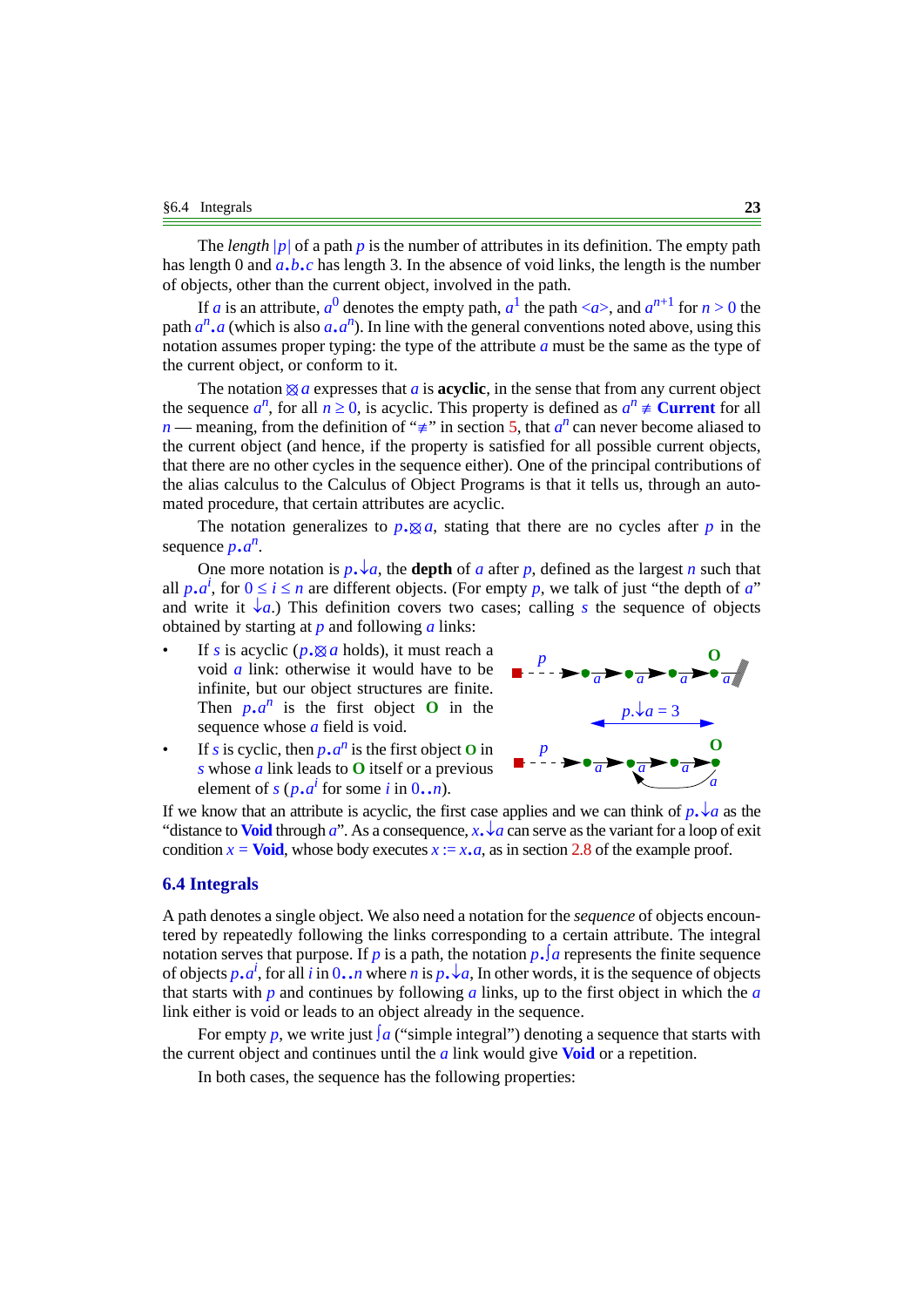- It is never empty, since  $a$  always contains the current object, and  $p$ ,  $a$  contains the object associated with  $p$  (which always exists as discussed in  $6.3$ ).
- It is acyclic by construction.
- It contains objects all of the same type, or of types conforming to a common ancestor type having *a* as one of its attributes. (This property follows from the assumptions: a typed O-O language, and attribute names that have been disambiguated so that each denotes an attribute of just one class.) In the example, *a* denotes the same attribute for all objects in the sequence  $\int a \text{ or } p \cdot \int a$ .

The notation is inspired by the integrals of classical analysis: as the integral  $\int f$  in analysis accumulates the value of the function *f*, our sequence  $\int_a^b a$  accumulates the values of the attribute *a*. Our integrals can also be compared to regular expressions, but a regular expression denotes a set of sequences, whereas an integral denotes a single sequence.

It would also be possible to define expressions of the form  $p \cdot a \cdot a$ , or even to include several simple integrals, but we do not need such extensions in the present discussion.

Other properties of integrals are:

<span id="page-23-0"></span>
$$
\begin{array}{rcl}\n\int a &=< \text{Current} > + a.\int a & & \text{SIE /25/}\\
p.\int a &=& p + p.a.\int a & & \text{NIE /26/}\n\end{array}
$$

("Simple Integral Equation" and "Non-simple Integral Equation".) They follow directly from the definitions. Note that the second operand of the "+" is an empty sequence if the *a* link from (respectively) the current object or *p* is void.

A general theorem allows us to deduce properties of integrals from properties of paths:

## **Integral theorem**

Let  $p$  be a path and  $q$  an attribute; let  $f$  a predicate on objects, which can be generalized to a predicate on sequences of objects (which holds if *f* holds of every element of the sequence). Then we may deduce  $f(\bar{a})$  (resp.  $f(p,\lceil a \rceil)$  from any of the following properties:  $1 \cdot f(a^n)$  (resp  $f(p, a^n)$ ) for any  $n \ge 0$  such that  $a^n$  (resp  $p, a^n$ ) is acyclic.  $2 \cdot f(q)$  (resp  $f(p,q)$ ) for any path *q* such that *q* (resp  $p,q$ ) is acyclic. 3 • Either of the previous two without the acyclicity restriction.

To use the theorem, it suffices to show that *f* holds in the most specific case represented by the first property; in some cases, however, it is just as simple to establish *f* in the more general cases represented by the second property or even the third.

It is useful to generalize the "may not be aliased" operator " $\neq$ " to integrals as follows:  $a \neq p$ , for a path *p*, means that  $a^i \neq p$  for all *i*, and similarly for non-simple integrals. To derive such properties, we may as before apply the alias calculus, an automated process.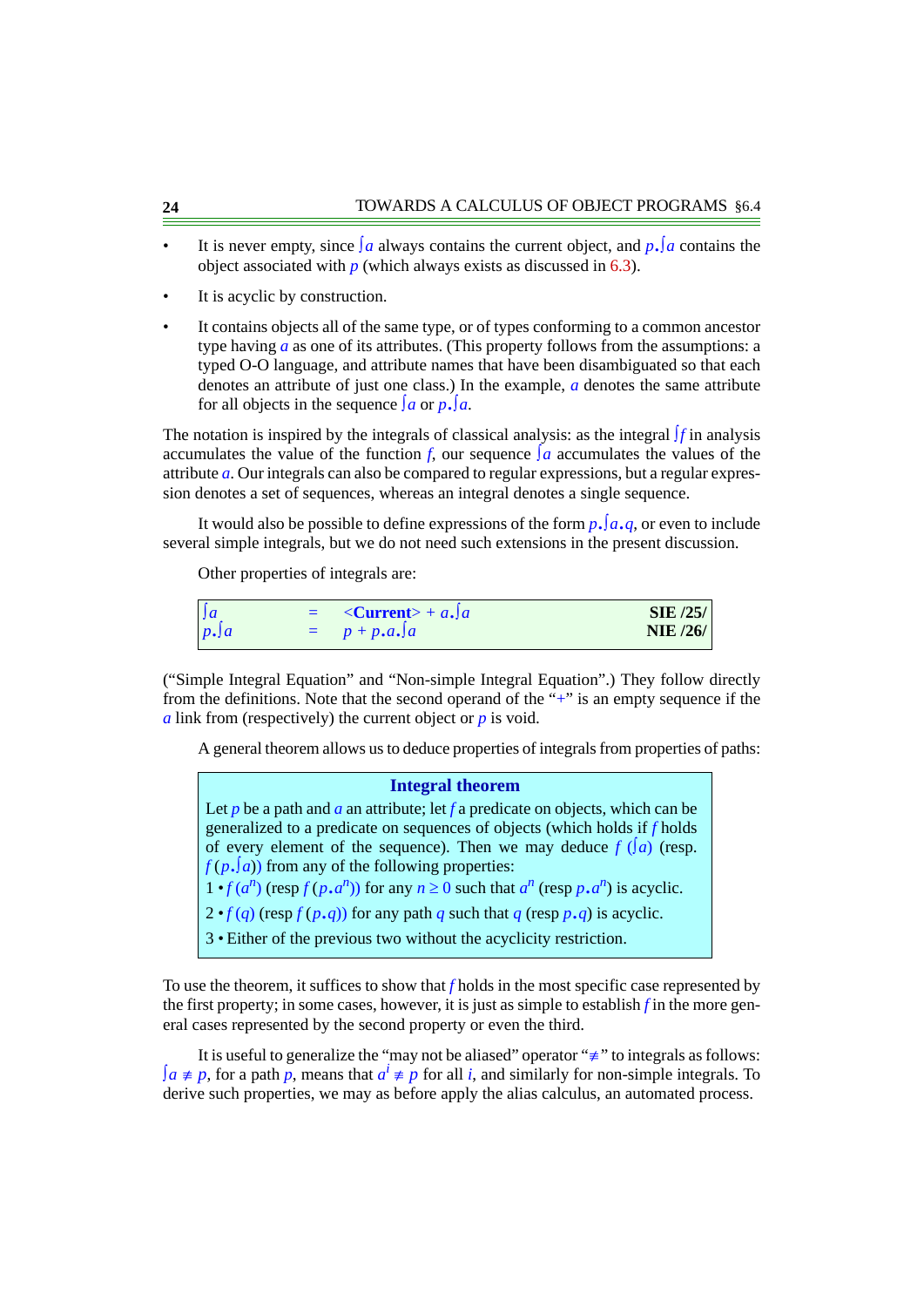### **6.5 Compositional semantics of paths and integrals: assignment**

It remains to define the effect of instructions on paths and integrals, generalizing the rules defining their effect on simple variables.

There is no simple rule governing the effect of an arbitrary instruction *i* on a path *p*.*<sup>q</sup>* in the general case. In particular,  $i$ ;  $(p,q)$  is not necessarily the same as  $(i, p)$ , q as illustrated by the following example where *i* reattaches the *b* link of O1 from O2 to O3:



*No associativity for the effect of instructions on paths*

 $i$ ;  $(a,b)$ , is O3, but  $(i; a)$  is still O1 so  $(i; a)$ .*b* is O2.

We can, however, generalize the assignment rule for single variables  $(AX/5)$  and [AY](#page-11-0)  $/6$ ) to paths not involving cycles. The generalized assignment rule is as follows (as usual,  $y$  is assumed to denote an attribute other than  $x$ ):

|--|

The basic assignment rules AX and AY (applicable to variables of any type, not just references) are special cases of PAX and PAY for an empty path *p*.

The reason we need an acyclicity restriction is that even though the assignment updates only one field of a single object (the  $x$  field of the current object), the  $p$  part of the path *e*.*p* or *y*.*p* could also be affected if it cycles back to that object. The following example shows how a cycle can invalidate PAX. We consider  $(x := e)$ ;  $x, z, x$  (so that p is  $z, x$ ) under the following circumstances:



As illustrated, *x* denotes O1 before the assignment and O2 afterwards. The example assumes that *z* in O2 points back to the current object. So  $(x := e)$ ;  $x \cdot z \cdot x$  denotes O2. The value of *e*.*z*.*x*, however, is a reference to O1. Here PAX does not hold.

The rules PAX and PAY as stated above require the paths to be acyclic. This condition is stronger than needed since it precludes all cycles, including any that are harmless for the given instruction. A weaker condition suffices: that *x* (resp. *y*) be *cycle-free for e before p*. This means that no prefix of *p* is of the form  $q.x$  where  $e,q$  (resp. *y,q*) may be aliased to **Current**. Acyclic paths are a special case of this condition. Most cases encountered in practice involve paths that are acyclic by construction.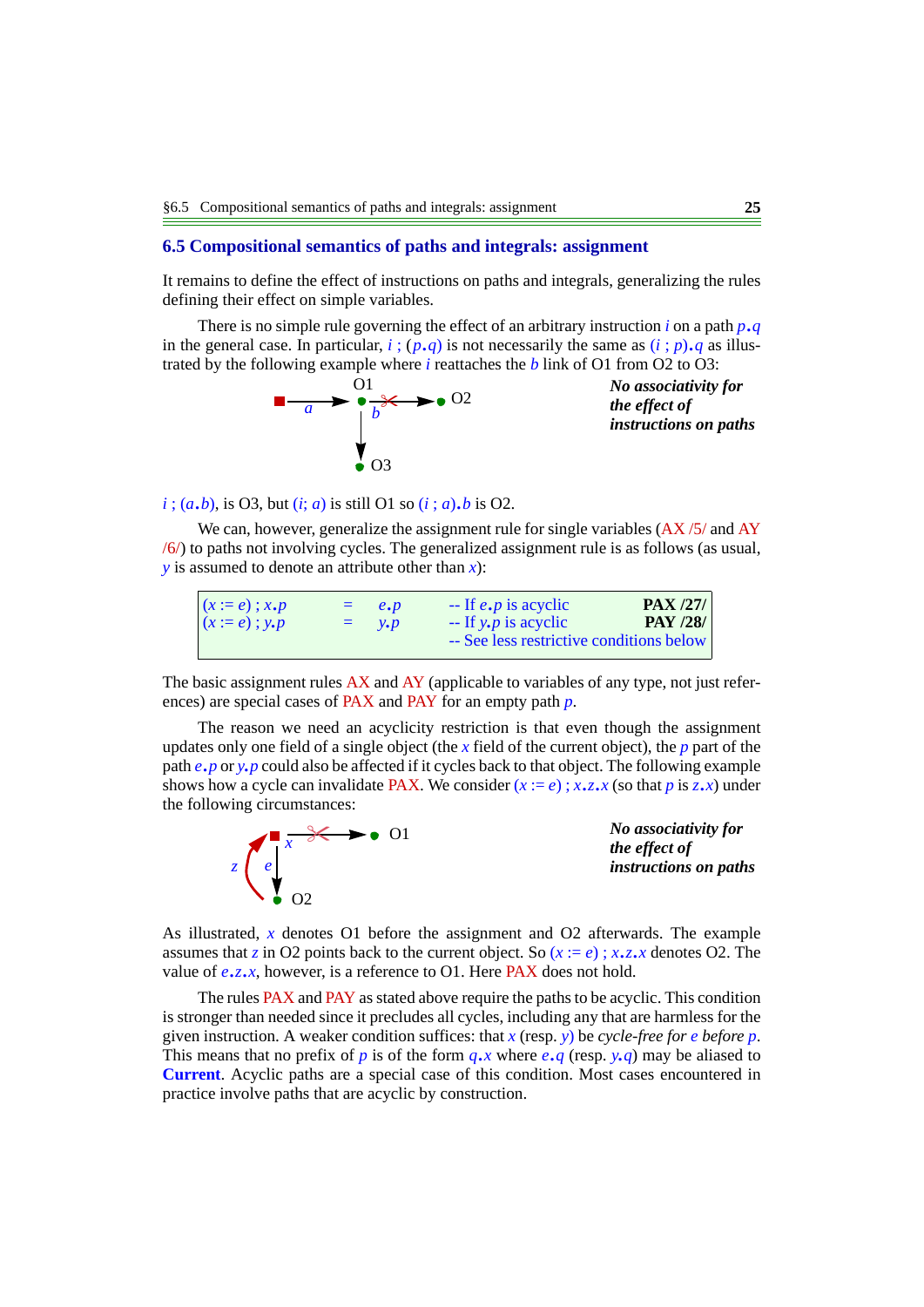To ascertain acyclicity or cycle-freeness, one may apply the alias calculus.

PAX and PAY have counterparts for integrals:

<span id="page-25-1"></span><span id="page-25-0"></span>

| $(x := e)$ ; x, p, $\int a$ | $=$ $-$ | e.p. | $-$ If x is cycle-free                                                                         | IAX/29/ |
|-----------------------------|---------|------|------------------------------------------------------------------------------------------------|---------|
| $(x := e)$ ; y.p. $\int a$  | $=$ .   | v.p. | $-$ for <i>e</i> before <i>p</i><br>$-$ If y is cycle-free<br>$-$ for <i>e</i> before <i>p</i> | IAY/30/ |

These properties assume that *x* is not the attribute *a*. They follow from extending PAX and PAY through the integral theorem. Having *x* (resp. *y*) cycle-free for *e* before *p* — for example, acyclic — suffices, since the subsequent elements in the sequence, of the form  $e.p.$  $(\text{resp } y, p, a)$  result from following *a* links and cannot be modified by an assignment to an *x* field of an object.

For the case in which  $x$  and  $a$  are the same attribute, the following rules apply:

| $(x := e)$ ; $\int x$     | $=$ < <b>Current</b> > + e. $\int x$                                                     | IA/31/  |
|---------------------------|------------------------------------------------------------------------------------------|---------|
| $(x:=e); x.\overline{1}x$ | -- If $e \cdot \int x \neq$ Current<br>$=$ e. $\int x$<br>$-$ If $e \cdot \int x \neq x$ | IAP/32/ |

(As a reminder,  $p \cdot \int a \neq q$  means that  $p \cdot a^i$  cannot be aliased to  $q$  for any *i*.) These rules are theorems that follow from PAX; in particular the condition of IA,  $e \cdot \int x \neq$  Current, follows directly from the condition in PAX: since  $\int x$  is by construction acyclic, the only harmful cycles in  $e$ .  $\int x$  could arise from  $e$ .  $x^i$  being aliased to **Current** (and similarly for IAP).

The following counter-example shows that these conditions are indeed necessary:



Initially *x* (the *x* field of the current object, OS) is attached to O1, *e* to O2 and the *x* link of O2 back to O. After the assignment  $x := e$ , the value of  $\int x$  will be the sequence < O, O2>, stopping there because the next *x* link would cause a cycle. But  $\leq$  **Current** $>$  +  $e$ ,  $\int x$  in the initial state was <O, O2, O, O1>. IA does not hold here; indeed its condition is not satisfied since *e*.*x* was aliased to **Current**.

The six rules just seen enable us to reason about the effect of assignments on paths (for the first two of these rules, PAX and PAY) and integrals. It remains to see the rules defining the effect of calls.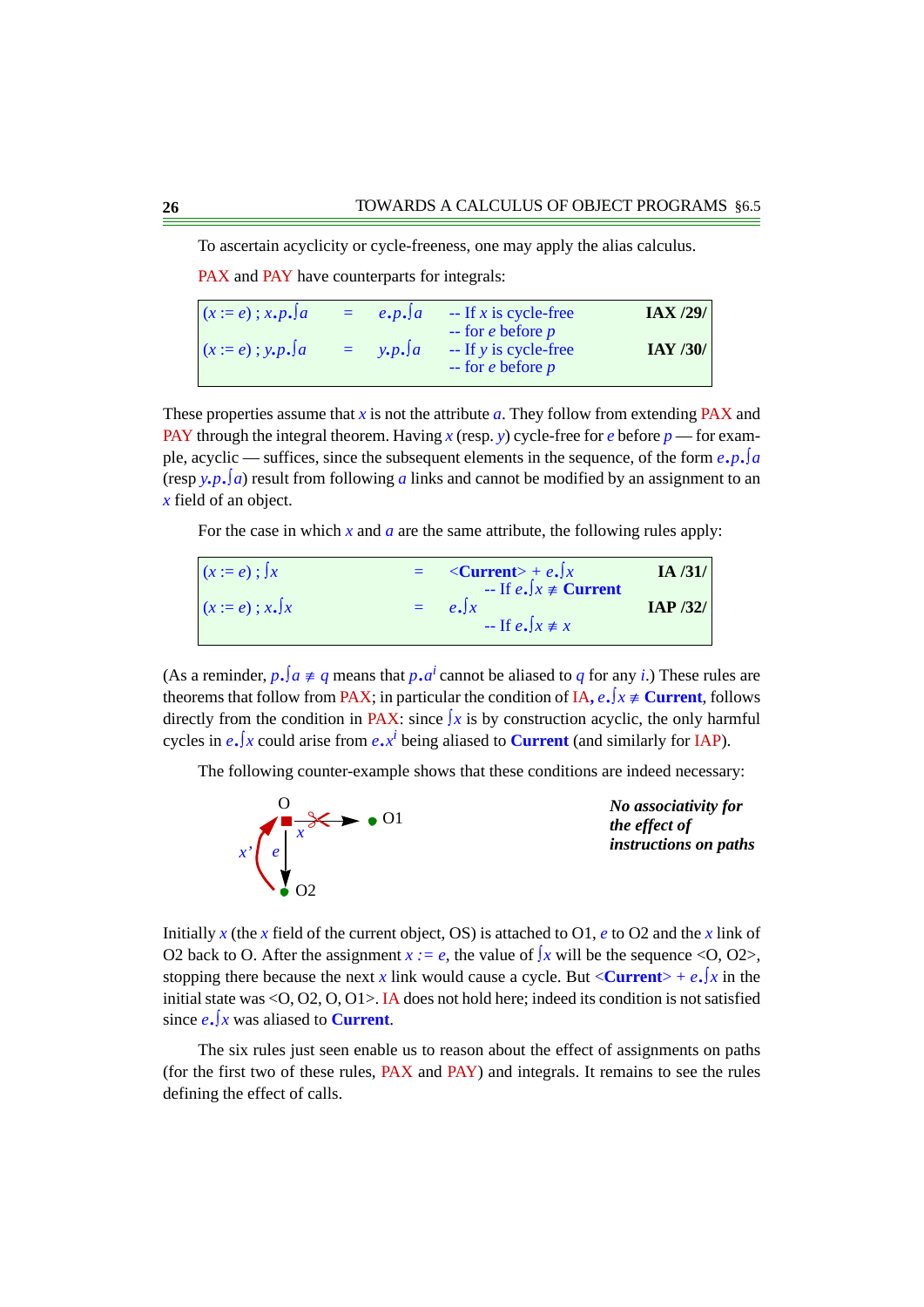#### **6.6 Compositional semantics of paths and integrals: setter calls**

The final four rules govern the effect of qualified setter calls **call** *x*.*set\_a* (*c*) on paths and integrals. Their application requires some conditions, whose definitions follow; these definitions strive for generality, but it is important to note that any "simple setter" such as *set\_right* used in the list reversal example, which simply sets an attribute, trivially satisfies them.

The first two of these rules state the effect of a setter call on a path or sequence starting with the call's target:

<span id="page-26-0"></span>

| $(call x.set_a(c))$ ; $(old x).p$                                   | $= \langle x \rangle + c \cdot p$    | <b>PCX /33/</b> |
|---------------------------------------------------------------------|--------------------------------------|-----------------|
|                                                                     | -- If set $a$ is a setter for $a$    |                 |
|                                                                     | -- and does not indirectly affect a. |                 |
| $\int \text{call } x \cdot set_a(c)$ ; $\text{old } x \cdot \int a$ | $= \langle x \rangle + c$            | ICX/34/         |
|                                                                     | -- Same condition as previous rule   |                 |

We may apply these rules to x rather than old x if  $set_a$  is nonprodigal (NP/19/).

The last two rules are "frame conditions" indicating that there is no effect on paths starting with an attribute other than the target:

| $= v \cdot p$ | <b>PCY /35/</b>                                                                                                             |
|---------------|-----------------------------------------------------------------------------------------------------------------------------|
|               |                                                                                                                             |
|               |                                                                                                                             |
|               | ICY/36/                                                                                                                     |
|               |                                                                                                                             |
|               | -- If set_a is a setter for a<br>-- and does not indirectly affect a.<br>$= \sqrt{a}$<br>-- Same condition as previous rule |

As before, the "P" versions are for paths and the "I" versions for integrals The conditions are defined as follows, for a routine *r* and an attribute *a*:

- Reminder from [3.5](#page-13-1): *r* is a *setter* for *a* if it satisfies the postcondition  $a = f$ , where f is one of the routine's arguments.
- The routine is a *simple setter* for *a* if its implementation entirely consists of assignments  $f = a$ , where f is a formal argument of r, and possibly of other such assignments of a formal argument to an attribute. The routine *set\_right* of list reversal is an example. A simple setter for *a* is a setter for *a*.
- *r directly affects a* if it may change the value of *a*. A setter for *a* affects *a*.
- *r indirectly affects <sup>a</sup>* if it may change the value of *p*.*a* for some non-empty path *p*, or includes a qualified call to a routine that (recursively) affects *a*.

A simple setter for *a* directly affects *a*, and affects no attribute (*a* or another) indirectly.

In the list reversal example, the conditions of the above rules are satisfied since *set right* is a simple setter for *right*. In addition, a simple setter is nonprodigal, so we can drop the **old** in PCX and ICX. For more general cases, these conditions should be established from the setter's specification:

- The postcondition should express that the routine is a setter.
- It should also limit the scope of changes by expressing that the routine does not indirectly affect the relevant attributes, and possibly that it is nonprodigal; it is preferable, however, to avoid having to state such frame properties explicitly, and rely instead on simple language conventions [\[18\]](#page-33-4) which imply them.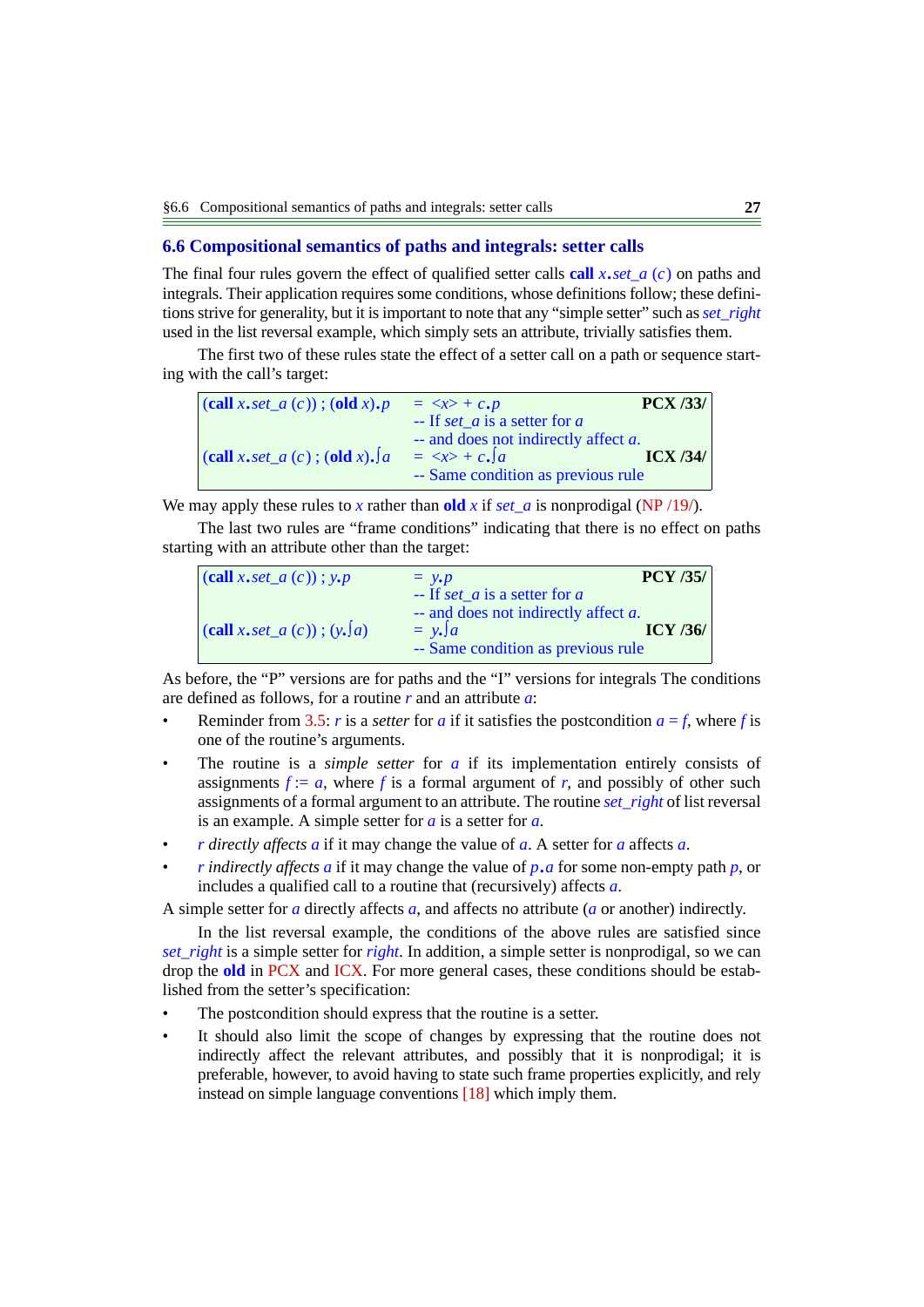### <span id="page-27-0"></span>**7 Comparison with previous work**

The proper handling of references for a verification environment has occupied researchers for a long time. An early paper by Morris [\[19\]](#page-33-5) defined important steps towards making the problem tractable. Further impetus to research on the topic was spurred by a paper by Hoare and He at ECOOP 99 [\[9\]](#page-32-6), which took an object-oriented approach. None of the techniques proposed until recently, however, was anywhere close to allowing practical proofs of programs manipulating realistic object structures.

*Separation logic* [\[24\]](#page-33-6) has enjoyed considerable attention and achieved verification successes. The basic idea is to allow modular reasoning about the heap thanks to the addition to Hoare logic of the  $*$  operator, where  $P * Q$  means that *P* and *Q* separately hold on disjoint parts of the heap. Bornat [\[1\]](#page-31-0) has published a proof of list reversal using separation logic using C-like programs that manipulate heap addresses directly, quite far from the style of modern object-oriented programming. In recent years, however, there have been applications of separation logic to object-oriented languages, notably [\[21\],](#page-33-7) [\[22\]](#page-33-8) and [\[30\],](#page-33-0) and the development of a proof system based on separation logic, jStar [\[4\]](#page-32-7). The main problem with separation logic is the extensive amount of additional annotation that it requires, expressing properties of the heap that are below the level of abstraction at which object-oriented programmers normally work. The corresponding issues are handled in the Calculus of Object Programs through the alias calculus, whose application is automatic. Because of the overapproximation that follows from ignoring conditional and loop conditions in the alias calculus, the results may not be strong enough to allow the desired proofs, in which case the proof engineer will have to add **cut** instructions (section [5](#page-19-0) and reference [\[16\]](#page-32-1)); these instructions are the counterpart, in the Calculus of Object Programs, to the added annotations of separation logic. Their advantage, however, is that (as consistently suggested by experience so far) there will be far fewer of them, and they will only involve specific disjointness properties needed for a particular proof, rather than a complete specification of the heap's state. For example, establishing the alias properties of the proof of linked list reversal in this article required no **cut** instruction whatsoever. This is a good omen for the ease of applying the approach to other applications.

Another property that sets apart the present work from separation logic is its use of properties of object structures, expressed by paths and, through the integral operator, sequences. In separation logic the basic properties of references apply to a single pair of objects, in the form  $x \mapsto y$  expressing that the reference in *x* points to *y*. One of the assumptions behind the preset work is that proofs, and hence specifications, should rely on concepts at a level of abstraction, corresponding to how programmers normally think about their programs; the high-level specification techniques that we have seen above pursue this goal, part of a general scheme of *model-based specification* [\[29\]](#page-33-9) [\[23\].](#page-33-2) Recent work [\[30\]h](#page-33-0)as started to apply separation logic in connection with such specifications. More generally, it is possible that separation logic and the present Calculus of Object Programs could be applied together; the Calculus might for example benefit from the inclusion of some separation logic assertions when it encounters delicate cases. Conversely, the alias calculus may be able to infer or at least suggest separation logic assertions, relieving programmers from having to invent them from scratch.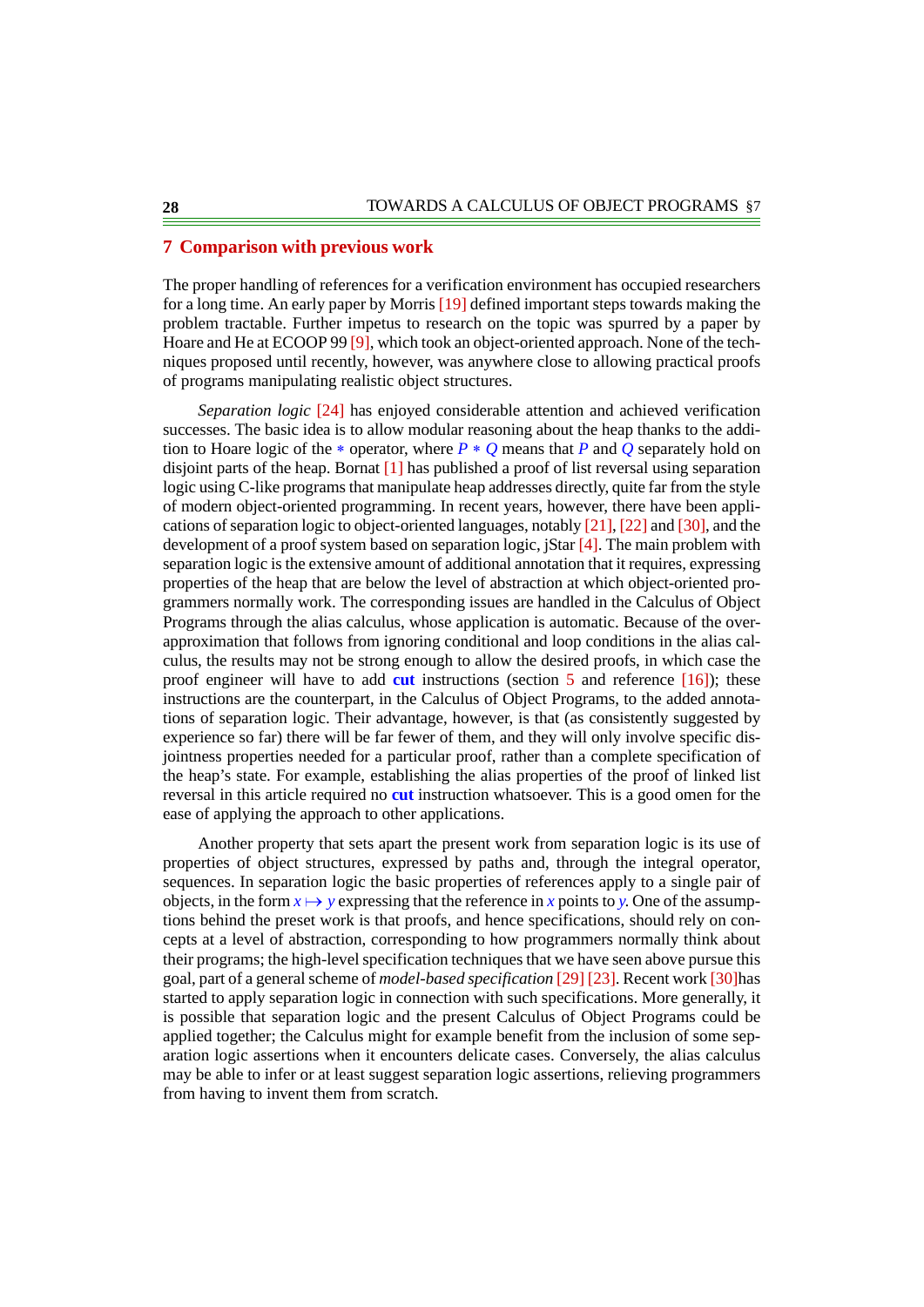Another approach that has provided significant advances in the search for techniques to prove object-oriented programs is *dynamic frames* [\[10\]](#page-32-8) (see also [\[29\]](#page-33-9) which applies the ideas to an object-oriented language). The theory of dynamic frames addresses the problem of specifying and verifying, in a modular way and in the presence of references, the properties that an operation will *not* modify. While the method is elegant and theoretically attractive, it again requires a significant annotation effort on the programmer's part, to specify frame properties. While it is legitimate, for software reliability, to require programmers to write down the functional specification of the program, it is harder to justify forcing them to state frame properties, since such properties are accessory to the program's real goals. Another objection is that if the program is decently written many frame properties can be inferred automatically from the program text. In the Calculus of Object Programs, the alias calculus is responsible for performing this automatic inference, avoiding the extra specification effort required by dynamic frames. As was noted for separation logic, manual annotations, in the form of **cut** instructions, will only be required if the proof hits a snag; there should be few such cases.

Also like with separation logic, there may be room for combining dynamic frames with the Calculus of Object Programs, for example by using the alias calculus to infer dynamic frame specifications automatically.

Unlike the previous approaches cited — but like the Calculus of Object Programs *shape analysis* does not require an extensive annotation effort and is instead intended to be automatic. Its roots go back to a long history of work on compiler optimizations, but more recent references [\[25\],](#page-33-10) [\[26\],](#page-33-11) [\[12\]](#page-32-9) have developed it in new directions for the benefit of program verification. (The first two references cited use as an example the list reversal algorithm in a form very close to the version of the present article.) This recent work uses abstract interpretation [\[3\]](#page-31-1) to construct a Static Shape Graph (SSG) representing an idealized version of the concrete heap. It can then perform analyses of the SSG and relate them back to the actual store; an example, pursuing the same goal as the alias calculus as used here, is a "may-alias" analysis, but the approach can also be applied to many other properties, including proofs, for which an experimental tool, TVLA [\[27\],](#page-33-12) has been developed. The tool has been applied to a successful automatic proof of a difficult pointer algorithm, Deutsch-Schorre-Waite binary tree traversal [\[12\].](#page-32-9) A practical obstacle to using the method, however, is combinatorial explosion of the size of SSGs, resulting in a 9-hour computation time for the example in [\[12\]](#page-32-9). The Calculus of Object Programs does not perform any abstraction step but relies on high-level primitives such as the integral operator to capture relevant properties of object structures and reason directly on them in the standard framework of Hoare semantics. It could benefit from the insights of shape analysis; in particular, [\[26\]](#page-33-11) uses a number of predicates describing high-level properties of object structures: reachability, reachability-from-*x*, sharing, cyclicity, reverse cyclicity. Integrating some of them into the calculus of object structures, in addition to paths and integrals, might increase the expressiveness of the calculus and facilitate proofs.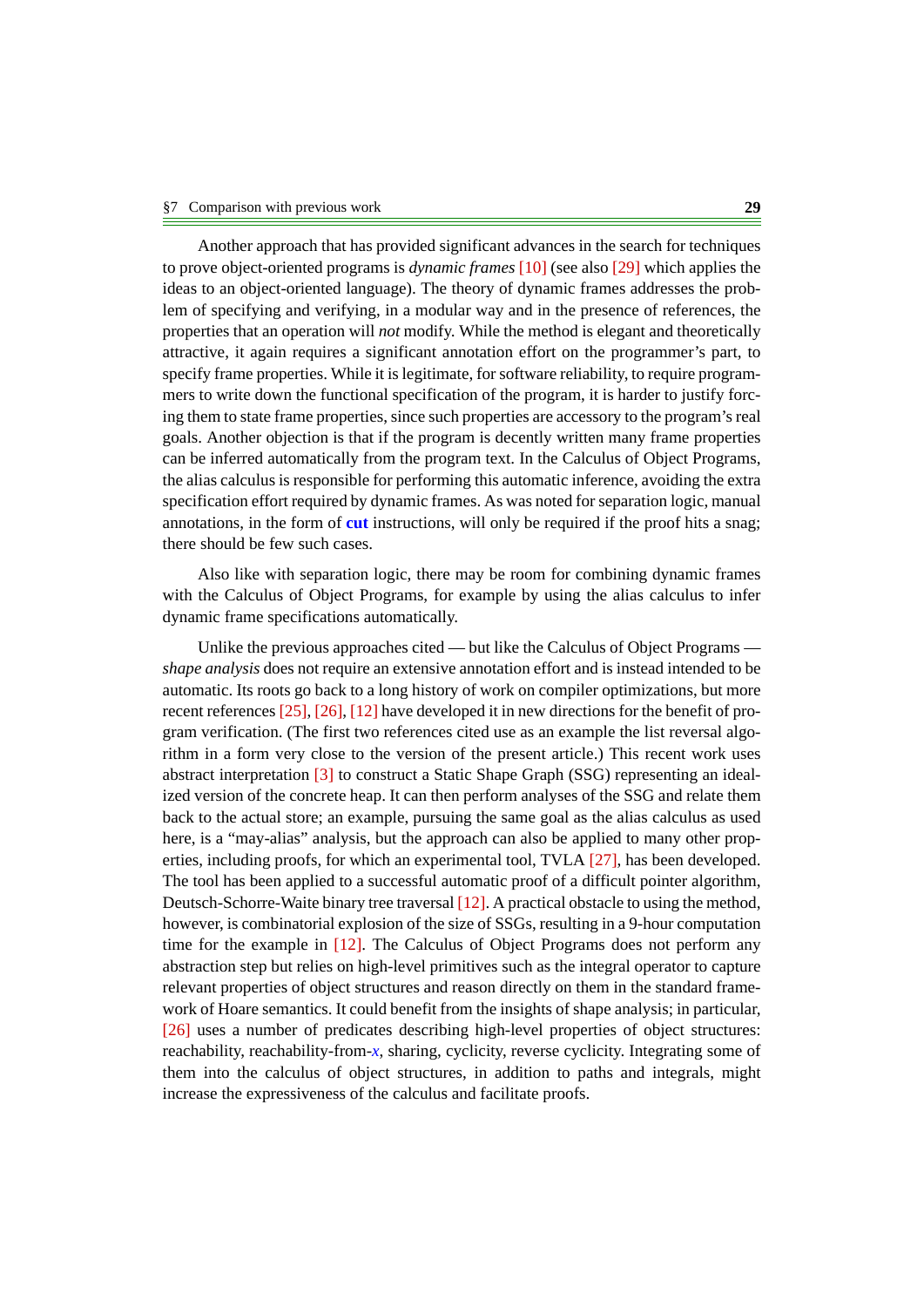# <span id="page-29-0"></span>**8 Conclusion**

The work presented here suffers from several limitations:

- While the alias calculus has been implemented, the rest of the approach has not. It has been designed for integration into an automated proof environment, which should progress quickly.
- The techniques do not yet address inheritance. The main step in adding inheritance is to handle calls to routines that may have several redeclarations in descendant classes. The rules of the Calculus have been defined in reference to specifications of routines — more precisely, their postconditions — rather than their implementation; since these specifications are binding on routine redeclarations through the principles of Design by Contract [\[13\]](#page-32-10) [\[5\],](#page-32-11) which limit changes to precondition weakening and postcondition strengthening, their application in the presence of inheritance appears to be a natural extension.
- While the rules should be applicable in a modular way, no particular attention has been devoted to this point as yet.
- The list reversal example is the most significant covered so far. Many more should be tried, involving a variety of data structures.
- The Calculus of Object Structures may need some generalization, for example with a disjunction operator to allow path sets of the form *root*. *(left | right*) in a tree example. It has so far been kept as simple as possible.
- On the theoretical side, a proof of soundness is needed to justify the rules of this paper.

All these problems will have to be addressed. I believe, however, that in its present state the Calculus of Object Programs holds the promise of a comprehensive approach to proving full functional correctness of object-oriented programs involving possibly complex run-time object structures. The approach should live up to the claims made on its behalf through the preceding discussion:

- It closely fits the way programmers using modern object-oriented programming languages devise their programs and reason about them.
- The annotations it requires as any approach addressing functional correctness must — are minimal (alias properties, in particular, are for the most part computed automatically); they express abstract properties of O-O structures, meaningful to the programmer, not low-level descriptions of the makeup of the heap. In fact the notions of heap and stack do not appear, as they are inappropriate at the level of reasoning suitable for modern programming.
- The notations for expressing correctness properties are a small extension to usual Design by Contract mechanisms and remain amenable to run-time evaluation; the approach thereby retains support for both of the dual forms of verification: static (proofs) and dynamic (tests).

The continuing development of the Calculus will endeavor to make these benefits directly available to programers building and verifying object-oriented programs.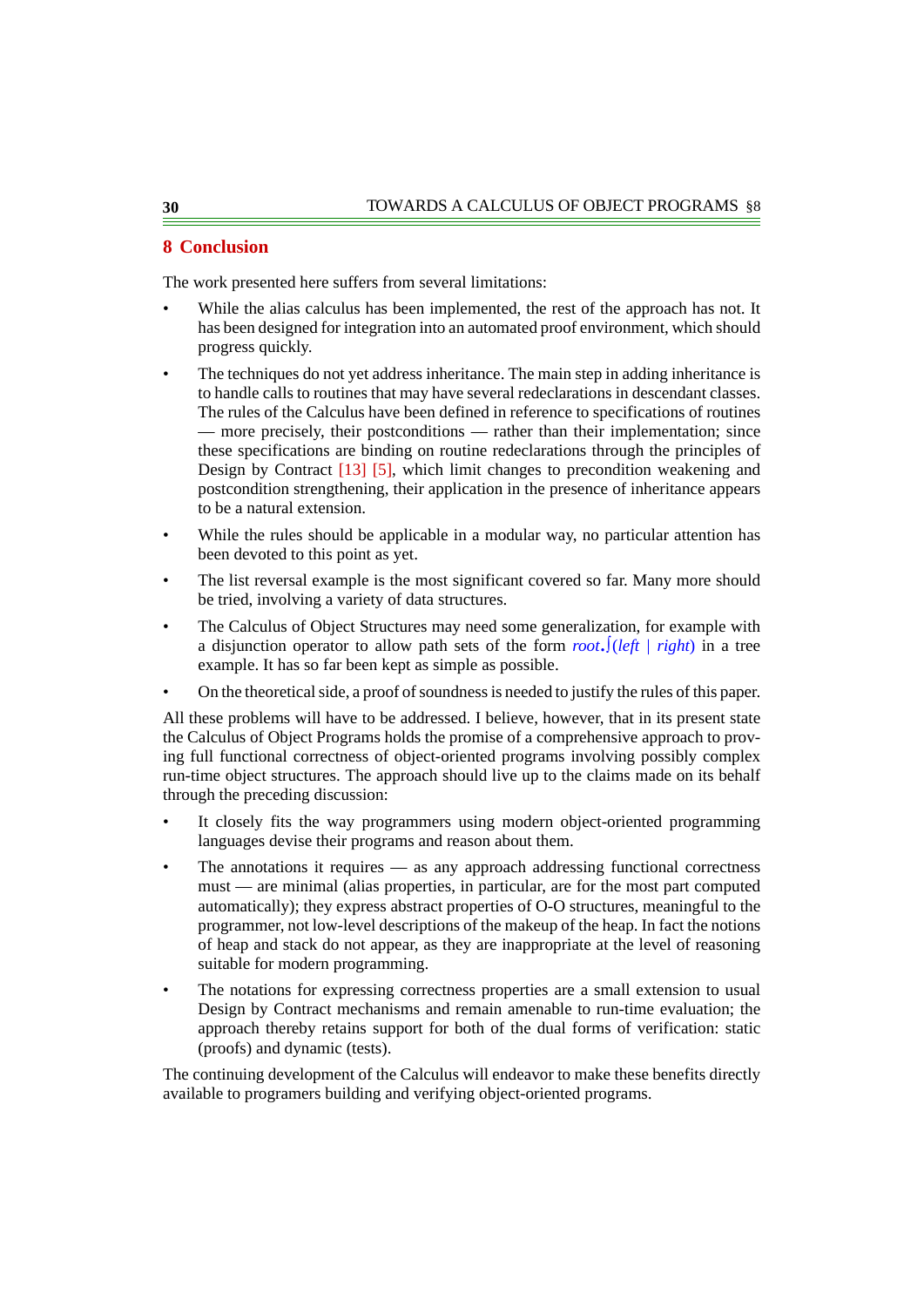# <span id="page-30-0"></span>**Appendix A: Using negative variables in other semantics**

Here is the background for the rules involving negative variables. For the Calculus of Object Programs we only need the rule of compositional logic  $QC/21/$ , allowing us to prove properties of programs involving qualified routine calls **call** *x*.*r* (*l*), the central mechanism of object-oriented computation. That rule, however, is a consequence of a more fundamental property, giving the denotational definition of qualified calls:

<span id="page-30-1"></span>**call**  $x \cdot r$  (*l*) =  $x \cdot (c \textbf{all } r (x'.l))$  **DC** /37/

The two sides of the equality are functions in  $Object \rightarrow State \rightarrow State$ . The rule states that the effect of calling  $x \cdot r$  (*l*) is obtained by calling *r* on arguments transposed to the context of the supplier, as expressed by prefixing them by *x'*, then interpreting the result transposed back to the context of the client, as expressed by prefixing it by *x*. In this result, no occurrences of  $x'$  will remain as they go away through the rules on negated variables (NEG1/15/ to [NP /19/](#page-17-3)).

Some technical notes on this rule:

- The value of **call**  $r(x'.l)$  is given by the formula for unqualified calls, which states that **call**  $r(l)$ ) ( $\sigma$ ) is ( $r(\sigma[r^* : l])$ . This formula is the basis for the corresponding that call  $r(l)$ ) ( $\sigma$ ) is ( $r$  ( $\sigma$  [ $r^*$ : *l*]). This formula is the basis for the corresponding compositional logic rule [UC /11/](#page-13-0).
- For a generally applicable form of DC and its unqualified counterpart it is necessary to add to the right side a term that limits the scope of the resulting function to the domain of the original state, getting rid of any temporary associations (affecting for example local variables) that only make sense in the context of the called routine. This restriction is not important for the Calculus of Object Programs.
- DC is an equation rather than a definition, since in the presence of recursion the rightside expression could expand to an expression that includes an occurrence of the leftside expression. Such fixpoint equations are routine in denotational semantics and the theory handles them properly.
- The rule does not require any use of substitution, although it relies on the semantics of the unqualified call **call**  $r(x', l)$  which can be defined as  $r(r^* : l)$  (where, following of the unqualified call call  $r(x',l)$  which can be defined as  $r[r^*:l]$  (where, following of the unqualified call **call**  $r(x', l)$  which can be defined as  $r[r^*:l]$  (where, following notations introduced earlier,  $r$  is the semantics of the loop body,  $r^*$  denotes the formal arguments, and  $e[x; y]$  denotes substitution of  $y$  for  $x$  in  $e$ ).

From this denotational rule we can deduce the axiomatic semantic rule, the object-oriented variant of Hoare's procedure rule [\[8\]](#page-32-12):

> ${P}$  **call**  $r(x'.l) {Q}$  **AC /38/** {*x*.*P*} **call** *x*.*r* (*l*) {*x*.*Q*}

where *x*.*e*, for a non-reference expression e (here e is *P* or *Q*, an assertion. treated as a boolean expression), applies "." distributively, for example  $x \cdot (a = b)$  means  $x \cdot a = x \cdot b$ . In the application of this rule, *P* and *Q* may contain occurrences of *x'*; for example the rule enables us to deduce  ${\bf {True} }$  **call**  $x, set\ a\ (c)\ \{x, a = c\}$  from  ${\bf {True} }$  **call**  $set\ a\ (c)\ \{a = x', c\}.$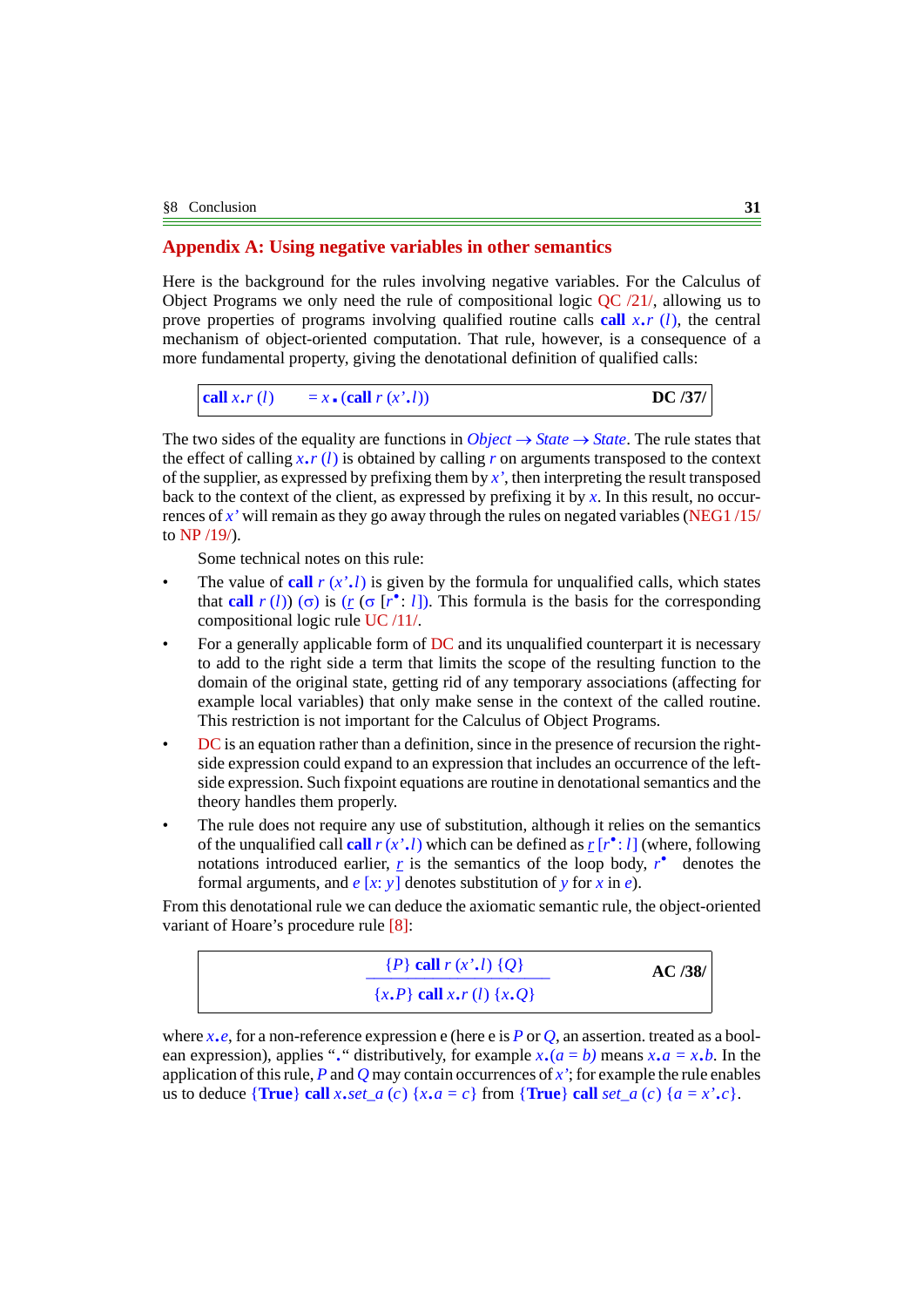To establish this last property, and more generally the antecedent of any application of AC, we use the ordinary Hoare procedure rule for unqualified calls **call** *r* (*l)*. Expanding this rule (ignoring recursion) in AC gives us a directly applicable version of AC:

$$
\frac{\{P\} \underline{r} \, (r^{\bullet} : x^{\prime}.l) \, \{Q\}}{\{x.P\} \, \text{call } x.r \, (l) \, \{x.Q\}}
$$
  $AC' / 39/$ 

Since the denotational rule  $DC/37/$  describes the nature of object-oriented calls at the most fundamental level, we may use it to express properties of such calls in any semantic framework. More generally, let  $\Pi$  be a property of program elements, such that the dot operator "." distributes over  $\Pi$ . Then we may use the general rule

 $\Pi$  (call *x*, *r* (*l*)) =  $x \cdot \Pi$  (call *r* (*x'*, *l*)) GC /40/

AC, the axiomatic rule, is just one instance of GC. Another instance appears in the alias calculus article [\[16\],](#page-32-1) which for the various kinds of instructions *i* and an arbitrary relation *a* (a set of pairs of expressions that might become aliased to each other) defines  $a \times i$ , the alias relation resulting from executing *i* in a state where the alias relation was *a*. The rule for qualified calls (with "•"denoting "." distributed over a set of pairs) is

$$
a \gg \operatorname{call} x.r (l) = x \bullet ((x' \bullet a) \gg \operatorname{call} r (x'.l))
$$

A final example of applying GC is the weakest precondition rule for qualified calls (using *i* **wp** Q to denote the weakest precondition ensuring that execution of the instruction *i* will ensure the postcondition *Q*):

$$
(\text{call } x, r (l)) \text{ wp } x, Q = x \cdot ((\text{call } r (x'.l)) \text{ wp } Q) \qquad \qquad \text{GC } /41/
$$

The simplicity of these rules appears to confirm the usefulness of negative variables as a tool for reasoning about object-oriented computations.

## **Appendix B: References**

<span id="page-31-0"></span>[1] Richard Bornat: *Proving Pointer Programs in Hoare Logic*, in MPC '00 (Mathematics of Program Construction), eds. R. Backhouse and J. Oliviera, Lecture Notes in Computer Science 1837, Springer Verlat, pages 102-126, 2000.

[2] David Clarke, John Potter and James Noble: *Ownership Types for Flexible Alias Protection*, in OOPSLA 1998, ACM SIGPLAN Notices, vol. 33, no. 10, Oct. 1998, pages 48-64.

<span id="page-31-1"></span>[3] Patrick and Radhia Cousot: *Abstract Interpretation: A Unified Lattice Model for Static Analysis of Programs by Construction of Approximations of Fixed Points*, in *POPL 77*  (ACM Symposium on Principles of Programming Languages), 1997, pages 232-245.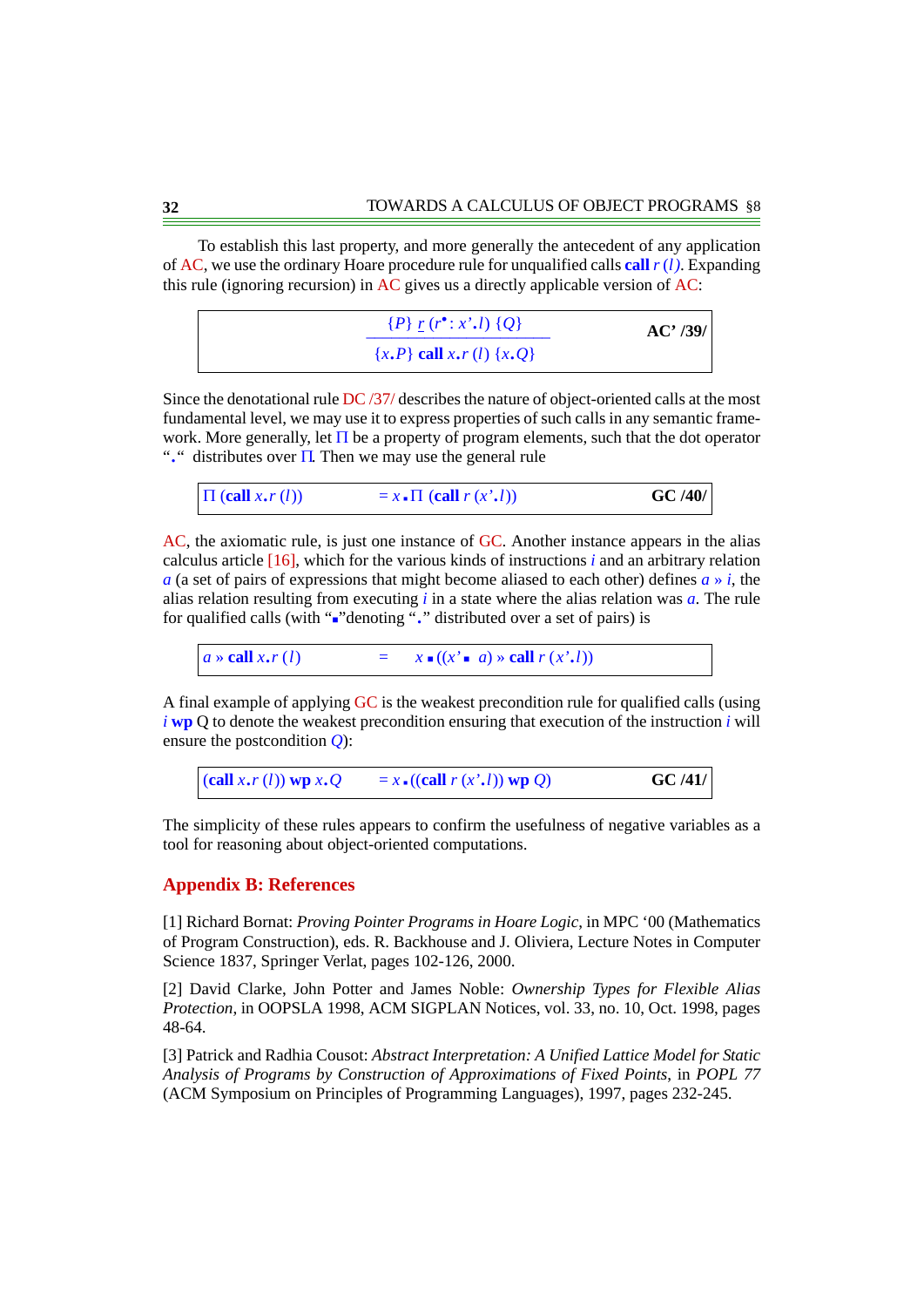<span id="page-32-7"></span>[4] Dino Distefano and Matthew Parkinson: *jStar: towards practical veri cation for Java*, in OOPSLA '08, Proceedings of the 23rd ACM SIGPLAN conference on Object-Oriented Programming Systems, Languages and Applications, 2008, pages 213-226.

<span id="page-32-11"></span>[5] ECMA International: *Standard ECMA-367: Eiffel: Analysis, Design and Programming Language*, 2nd edition, June 2006, ed. B. Meyer; also International Standards Organization standard ISO/IEC 25436:2006. Text available online at [www.ecma](http://www.ecma-international.org/publications/standards/Ecma-367.htm)[international.org/publications/standards/Ecma-367.htm;](http://www.ecma-international.org/publications/standards/Ecma-367.htm)

<span id="page-32-5"></span>[6] Eiffel Software: EiffelStudio documentation (in particular on contract monitoring), at [docs.eiffel.com](http://docs.eiffel.com).

[7] C.A.R. Hoare: *An Axiomatic Basis for Computer Programming*, in *Communications of the ACM*, vol. 12, no. 10, Oct. 1969, pages 576–580.

<span id="page-32-12"></span>[8] C. A. R. Hoare: *Procedures and parameters: an axiomatic approach*, in *Symposium on Semantics of Algorithmic Languages*, ed. E. Engeler, Springer Lecture Notes in Mathematics Vol. 188, 1971, pages 102-16.

<span id="page-32-6"></span>[9] C. A. R. Hoare and Jifeng He: *A Trace Model for Pointers and Objects*, in ECOOP 1999 (13th European Conference on Object-Oriented Programming), ed. Rachid Guerraoui, Springer Lecture Notes in Computer Science 1628, pages 1-17.

<span id="page-32-8"></span>[10] Ioannis Kassios: *Dynamic Frames: Support for Framing, Dependencies and Sharing Without Restrictions*, in *Formal Methods 2006*, eds. J. Misra, T. Nipkow and E. Sekerinski, Lecture Notes in Computer Science 4085, Springer Verlag, 2006, pages 268-283.

<span id="page-32-4"></span>[11] Gary T. Leavens, Albert L. Baker and Clyde Ruby. *Preliminary Design of JML: A Behavioral Interface Specification Language for Java*. in *ACM SIGSOFT Software Engineering Notes*, vol. 31, no 3, pages 1-38, March 2006. Additional JML documentation at [www.eecs.ucf.edu/~leavens/JML/.](http://www.eecs.ucf.edu/~leavens/JML/)

<span id="page-32-9"></span>[12] Alexey Loginov, Thomas Reps and Mooly Sagiv: *Automated verification of the Deutsch-Schorr-Waite tree-traversal algorithm*, in *Static Analysis Symposium*, 2006, pages 261-269.

<span id="page-32-10"></span>[13] Bertrand Meyer, *Object-Oriented Software Construction*, 2nd edition, Prentice Hall, 1998.

<span id="page-32-3"></span>[14] Bertrand Meyer, Alexander Kogtenkov and Emmanuel Stapf: *Avoid a Void*: *The Eradication of Null Dereferencing*, in *Reflections on the Work of C*.*A*.*R*. *Hoare*, eds. C. B. Jones, A.W. Roscoe and K.R. Wood, Springer-Verlag, 2010, pages 189-211.

<span id="page-32-2"></span>[15] Bertrand Meyer: *Touch of Class*: *Learning to Program Well*, *Using Objects and Contracts*, Springer Verlag, 2009.

<span id="page-32-1"></span>[16] Bertrand Meyer: *Towards a Theory and Calculus of Aliasing*, in *International Journal of Software and Informatics*, July 2011, to appear. Slightly updated version available at [se.ethz.ch/~meyer/publications/aliasing/alias-revised.pdf](http://se.ethz.ch/~meyer/publications/aliasing/alias-revised.pdf).

<span id="page-32-0"></span>[17] Bertrand Meyer, *Publish no loop without its invariant*, blog entry at [bertrandmeyer.com/2011/05/12/publish-no-loop-without-its-invariant](http://bertrandmeyer.com/2011/05/12/publish-no-loop-without-its-invariant)/, 12 May 2011.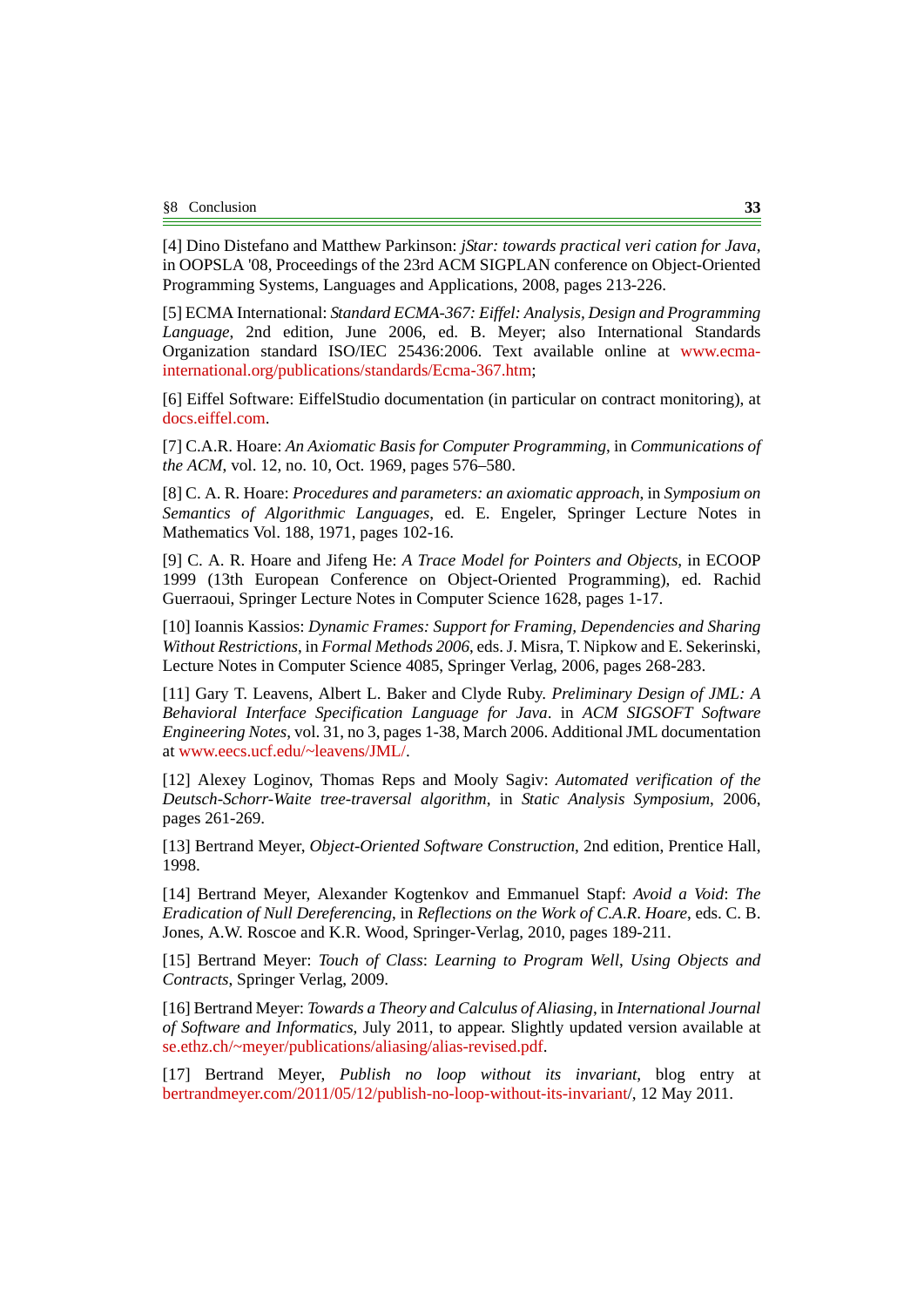<span id="page-33-4"></span>[18] Bertrand Meyer, *If I'm not pure, at least my functions are*, blog entry at [bertrandmeyer.com/2011/07/04/if-im-not-pure-at-least-my-functions-are/,](http://bertrandmeyer.com/2011/07/04/if-im-not-pure-at-least-my-functions-are/) 4 July 2011 (intended as a first step to an actual article on language conventions to specify purity and, more generally, frame properties).

<span id="page-33-5"></span>[19] Joseph M. Morris: *A General Axiom of Assignment; Assignment and Linked Data Structure*; *A Proof of the Schorr-Waite Algorithm* (three articles), in Theoretical Foundations of Programming Methodology, Proceedings of the 1981 Marktoberdorf Summer School, eds. M. Broy and G. Schmidt, Reidel, 1982, pp, 25-61.

<span id="page-33-1"></span>[20] Peter Müller: Modular *Specification and Verification of Object-Oriented Programs*, Springer Verlag, 2002.

<span id="page-33-7"></span>[21] Matthew Parkinson and Gavin Bierman: *Separation Logic and Abstraction*, in *POPL '05* (ACM Symposium on Principles of Programming Languages), January 2005, pages 247-258.

<span id="page-33-8"></span>[22] Matthew Parkinson and Gavin Bierman: *Separation Logic, Abstraction and Inheritance*, in *POPL '08* (ACM Symposium on Principles of Programming Languages), January 2008, pages 75-86.

<span id="page-33-2"></span>[23] Nadia Polikarpova, Carlo Furia and Bertrand Meyer: *Specifying Reusable Components*, in *Verified Software: Theories, Tools, Experiments* (VSTTE ' 10), Edinburgh, UK, 16-19 August 2010, Lecture Notes in Computer Science, Springer Verlag, 2010.

<span id="page-33-6"></span>[24] John C. Reynolds: *Separation Logic: A Logic for Shared Mutable Data Structures*, in *Logic in Computer Science*, 17th Annual IEEE Symposium, 2002, pages 55-74.

<span id="page-33-10"></span>[25] Mooly Sagiv, Thomas Reps and Reinhard Wilhelm: *Solving shape-analysis problems in languages with destructive updating*, in TOPLAS (*ACM Transactions on Programming Languages and Systems*), vol. 20, no. 1, January 1998, pages 1-50.

<span id="page-33-11"></span>[26] Mooly Sagiv, Thomas Reps and Reinhard Wilhelm: *Parametric shape analysis via 3 valued logic*, in *ACM Transactions on Programming Languages and Systems*, vol. 24, no. 3, May 2002, pages 217–298.

<span id="page-33-12"></span>[27] Mooly Sagiv et al., TVLA home page, at [www.math.tau.ac.il/~tvla/](http://www.math.tau.ac.il/~tvla/).

<span id="page-33-3"></span>[28] Bernd Schoeller, Tobias Widmer and Bertrand Meyer: *Making Specifications Complete Through Models*, in *Architecting Systems with Trustworthy Components*, eds. Ralf Reussner, Judith Stafford and Clemens Szyperski, Lecture Notes in Computer Science, Springer-Verlag, 2006.

<span id="page-33-9"></span>[29] Bernd Schoeller: *Making Classes Provable through Contracts, Models and Frames*, PhD thesis, ETH Zurich, 2007, [se.inf.ethz.ch/old/people/schoeller/pdfs/schoeller-diss.pdf](http://se.inf.ethz.ch/old/people/schoeller/pdfs/schoeller-diss.pdf).

<span id="page-33-0"></span>[30] Stephan van Staden, Cristiano Calcagno and Bertrand Meyer: *Verifying Executable Object-Oriented Specifications with Separation Logic*, in *ECOOP 2010*, 24th European Conference on Object-Oriented Programming, Maribor (Slovenia), 21-25 June 2010, Lecture Notes in Computer Science, Springer-Verlag, 2010.